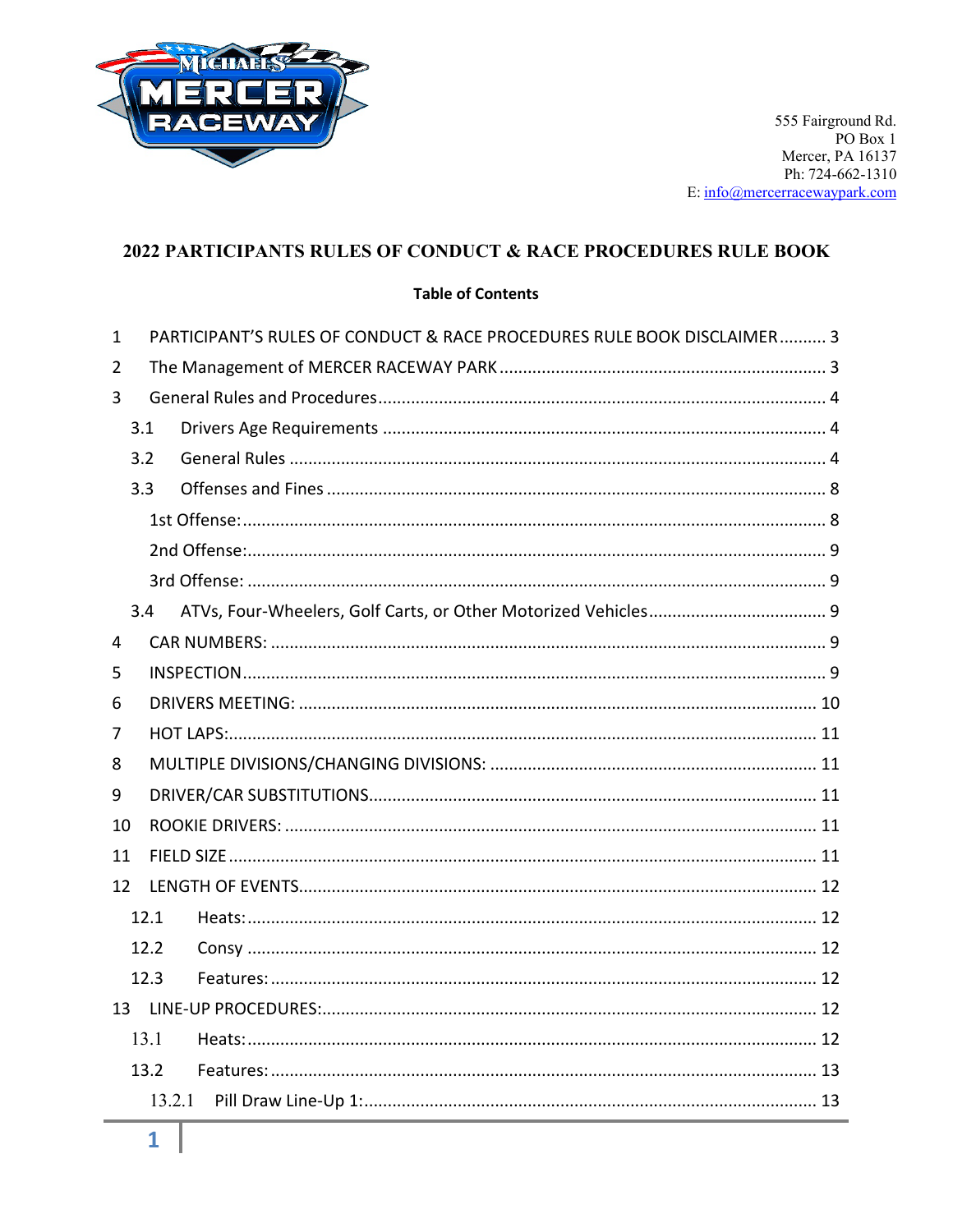| 14 |                                                                        |  |  |  |
|----|------------------------------------------------------------------------|--|--|--|
| 15 |                                                                        |  |  |  |
|    |                                                                        |  |  |  |
|    |                                                                        |  |  |  |
|    |                                                                        |  |  |  |
|    |                                                                        |  |  |  |
|    |                                                                        |  |  |  |
|    |                                                                        |  |  |  |
|    |                                                                        |  |  |  |
| 16 |                                                                        |  |  |  |
| 17 |                                                                        |  |  |  |
| 18 |                                                                        |  |  |  |
| 19 |                                                                        |  |  |  |
| 20 |                                                                        |  |  |  |
| 21 |                                                                        |  |  |  |
| 22 |                                                                        |  |  |  |
|    |                                                                        |  |  |  |
| 23 |                                                                        |  |  |  |
| 24 |                                                                        |  |  |  |
| 25 |                                                                        |  |  |  |
| 26 |                                                                        |  |  |  |
| 27 |                                                                        |  |  |  |
|    |                                                                        |  |  |  |
| 28 |                                                                        |  |  |  |
| 29 |                                                                        |  |  |  |
| 30 |                                                                        |  |  |  |
|    |                                                                        |  |  |  |
|    |                                                                        |  |  |  |
| 31 |                                                                        |  |  |  |
| 32 |                                                                        |  |  |  |
| 33 | FINALITY OF DECISIONS AND INTERPRETATIONS AND COVENANT NOT TO SUE:  22 |  |  |  |
| 34 |                                                                        |  |  |  |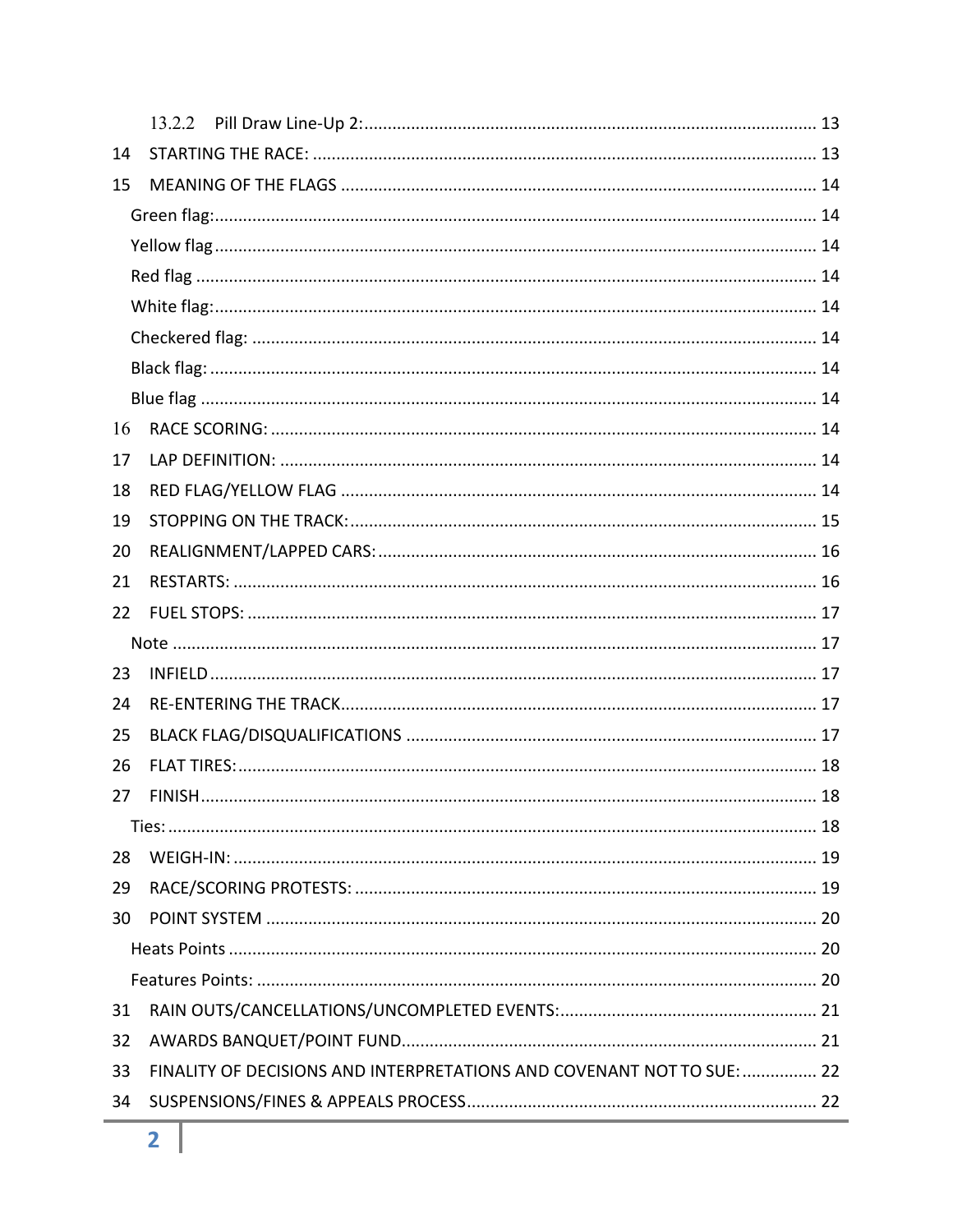## <span id="page-2-0"></span>**1 PARTICIPANT'S RULES OF CONDUCT & RACEPROCEDURES RULE BOOK DISCLAIMER**

The rules and/or regulations set forth herein are designed to provide for the orderly conduct of racing events and to establish minimum acceptable requirements for such events. These rules shall govern the condition of all events, and, by participating in these events, all participants are deemed to have complied with these rules. *No expressed or implied warranty of safety shall result from the publication of or compliance with these rules and/or regulations.* They are intended as a guide for the conduct of the sport and in no way a guarantee against injury or death to a participant, spectator, or official.

The race director shall be empowered to permit reasonable and appropriate deviation fromany of the specifications herein or impose any further restrictions that in his opinion do not alter the minimum acceptable requirements. *No expressed or implied warranty of safety shall results from such alterations of specifications.* Any interpretation or deviation of these rules is left to the discretion of the officials. Their decision is final.

On occasion when situations arise that are not covered by written rules, special rulings may be put into effect by the track officials. Once such rulings are acted upon, they may become anact of policy and will be added to the existing rules of procedures.

## <span id="page-2-1"></span>**2 The Management of MERCER RACEWAY PARK**

Mercer Raceway Park is private property. Spectators and participants are welcome to attend the activities at the facility for entertainment purposes, but the track reserves the right to remove person(s) causing a disturbance or interference with the entertainment on said property.

Only race cars, official equipment, and one authorized vehicle per racing car are permitted in the pit area during the running of the races. All other equipment must be moved outside of the track and pit area before the running of the first event. Anyone not complying with this order will not be able to race until the compliance is met. Vehicles including towing equipment, wreckers, push trucks, and all other equipment located in the area or restricted parking area are not covered by insurance.

Every person who enters the pit and racing area, or participates in competition sanctioned or promoted by Mercer Raceway Park does acknowledge, represent, and warrant that he or she has read, understands, and agrees to abide by the rules in their entirety. Ignorance will not be tolerated as an excuse. Application or permission to participate or enter the grounds shall constitute acceptance of the same. Drivers/owners are urged to share these rules with their crew members. These rules are effective upon publication by Mercer Raceway Park, regardless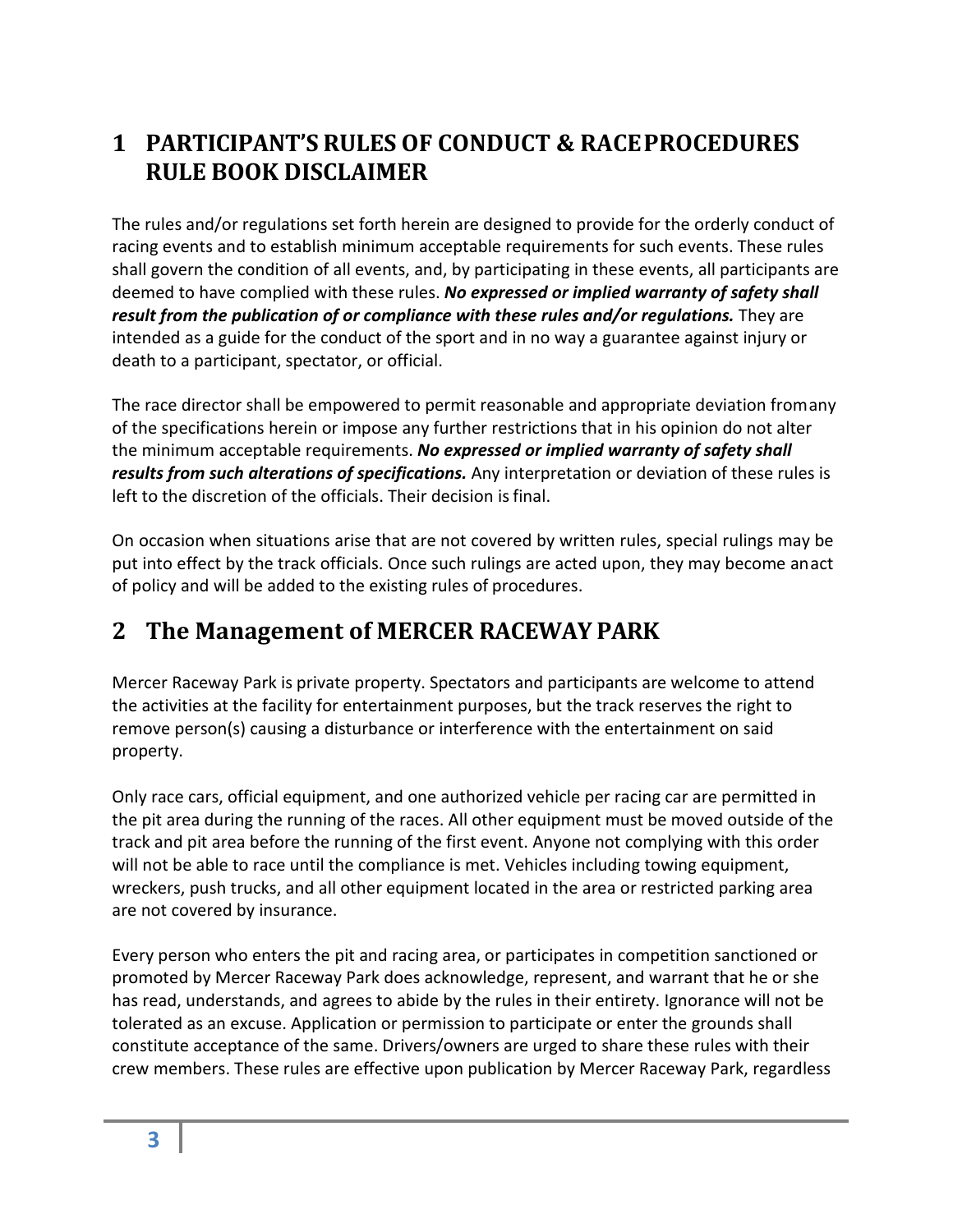of when a person is subject to the rules or receives actual notice of the rule(s). Additional copies are available.

Drivers are independent contractors assuming all responsibility for money received as a result of their activities including but not limited to income taxes, FICA, other withheld taxes, and workman's compensation. Drivers/owners are not employees of Mercer Raceway Park. Drivers agree that they, heirs, and assigns will be entitled to the benefits of the competitor accident policy procured by Mercer Raceway Park for accidental injuries or death, which are the results of external, violent, and visible means sustained in speedway activities. The competitor accident policy shall constitute the limit of liability of Mercer Raceway Park for such injuries occurring to the driver in speedway activities, and driver unconditionally release and indemnify Mercer Raceway Park, regardless of the nature of injury or death.

All persons entering the pit area must read, understand, and sign the Release and Waiver Liability, Assumption of Risk, and Indemnity Agreement. Drivers/owners are urged to share the release with all crew members so that they fully understand what they are signing at each event.

In consideration of entering into any of the scheduled events, drivers, car owners, pit-people or agents, agree to permit Mercer Raceway Park and it's assigned, the use of their names and pictures and picture of the car for advertising and publicity before and after any event, and to relinquish all rights to any photos or sell the same.

All rules and points will be in effect on opening night for the five divisions. Every car is allowed one race to get up to specs provided it is not a safety or performance infraction.

## <span id="page-3-0"></span>**3 General Rules and Procedures**

### <span id="page-3-1"></span>*3.1 Drivers Age Requirements*

Drivers must be at least 16 years of age to compete in all other divisions. Those who are 16- 17 must sign the Parental Consent, Release and Waiver of Liability, Assumption of Risk, and Indemnity Agreement at each race event.

**Note:** Drivers that do not meet this age requirement are required to request an exception to policy with track management.

### <span id="page-3-2"></span>*3.2 General Rules*

1. All drivers/owners must complete the annual participant registration agreement in its entirety to compete. Both the driver and owner's signatures are needed to consider the registration agreement fully completed. Drivers/owners must pay a one-time \$30 registration fee to compete on regular events.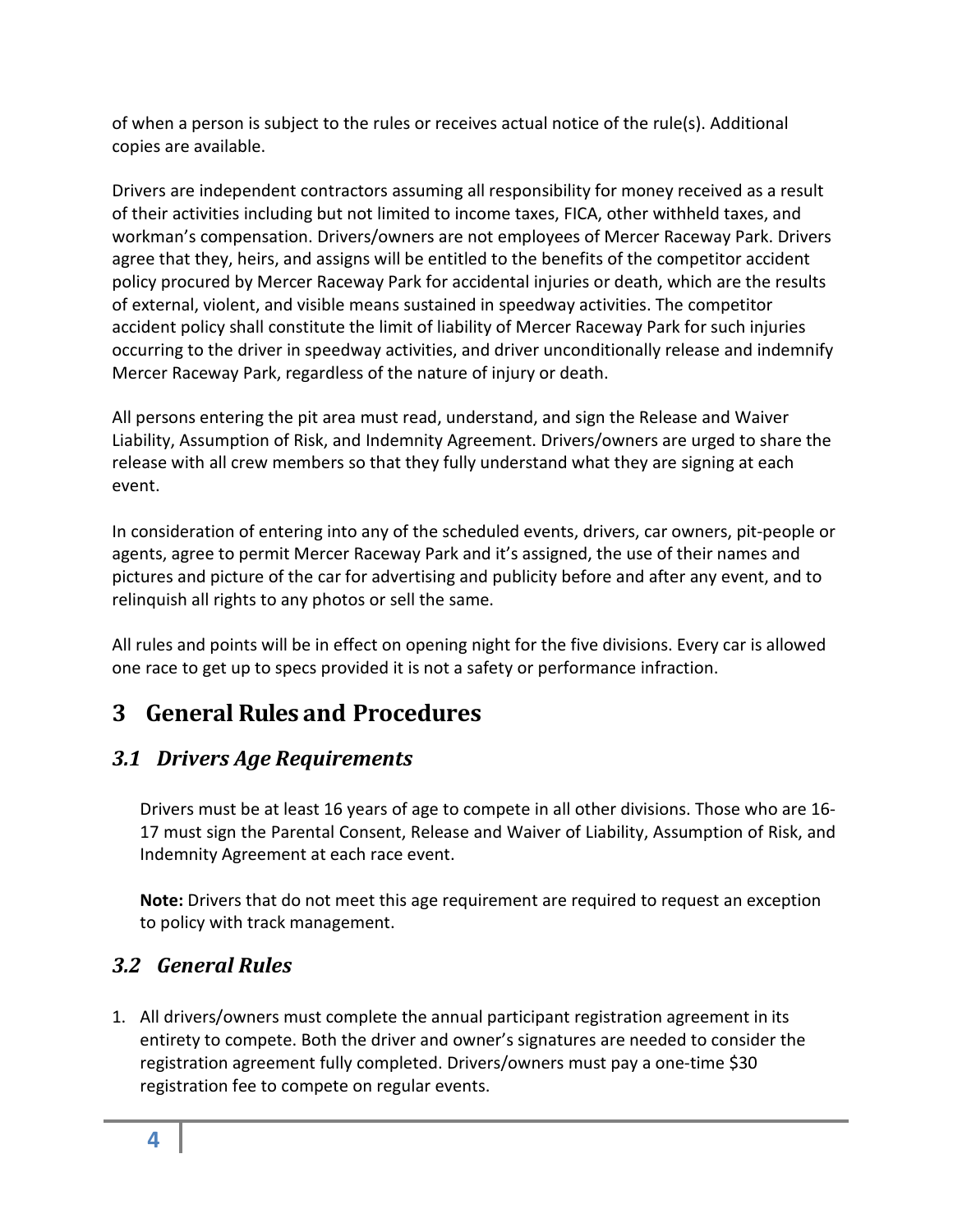- 2. Drivers will be paid by cash or possibly check for each night's racing activities. Earningsmay be picked up at the office window under the scoring tower after the completion of your feature event. It is your responsibility to claim your money.
- 3. Mercer Raceway Park will mail the person or corporation designated on the Form W-9 a Form 1099 MISC by January 31 of the following year if the person or corporation earneda minimum of \$600.00 during the year, as required by the IRS.
- 4. Mercer Raceway Park reserves the right to inspect all vehicles and trailers entering thepit area.
- 5. When in the pit area, it is your responsibility to maintain a constant watch for yourown protection.
- 6. Drivers must easily be able to enter and exit their cars.
- 7. No mirrors, radios, or communication equipment allowed. No on-board computers or any computer adjustable devices allowed.
- 8. The promoter and/or track officials reserve the right to reject any car and/or driver without recourse. Only suitable cars will be approved for competition. All cars and drivers are subject to inspection at any time by tech inspector and/or promoter.
- 9. No car deemed unsafe or illegal by a track official or tech inspector will be allowed on the track at any time. All illegal parts will be confiscated. If a car has been found illegal, upon his next visit to the speedway, the car will be teched prior to the racing events.
- 10. The driver and owner assumes responsibility for all actions of pit crew, sponsors, and themselves at all times and shall be the sole spokespersons for the car and crew in any and all matters pertaining to the race and with officials in charge. If the driver is also theowner, only he/she will be the sole spokesperson.
- 11. Any driver or owner taking part in discourteous conduct or causing a disturbance in public may be disqualified to last place in the payoff. He or she may also be suspended for a minimum of one week in which his or her division is scheduled to compete. This suspension excludes any cancellations. Any suspension(s) on the final night of racing will carry over to the next year. Crew members are also subject to suspension that may possibly carry over to the driver at the discretion of the promoter. In the event of a suspension during a sanctioned event, the suspension will carry over to the amount of weeks deemed necessary by track management for his or her division. It will be up to the sanctioning bodyto determine any additional penalties over and above Mercer Raceway Park's decision.
- 12. Anyone leaving his or her pit area to go to another pit area to cause a disturbance maybe suspended by track management for whatever period of time is deemed necessary.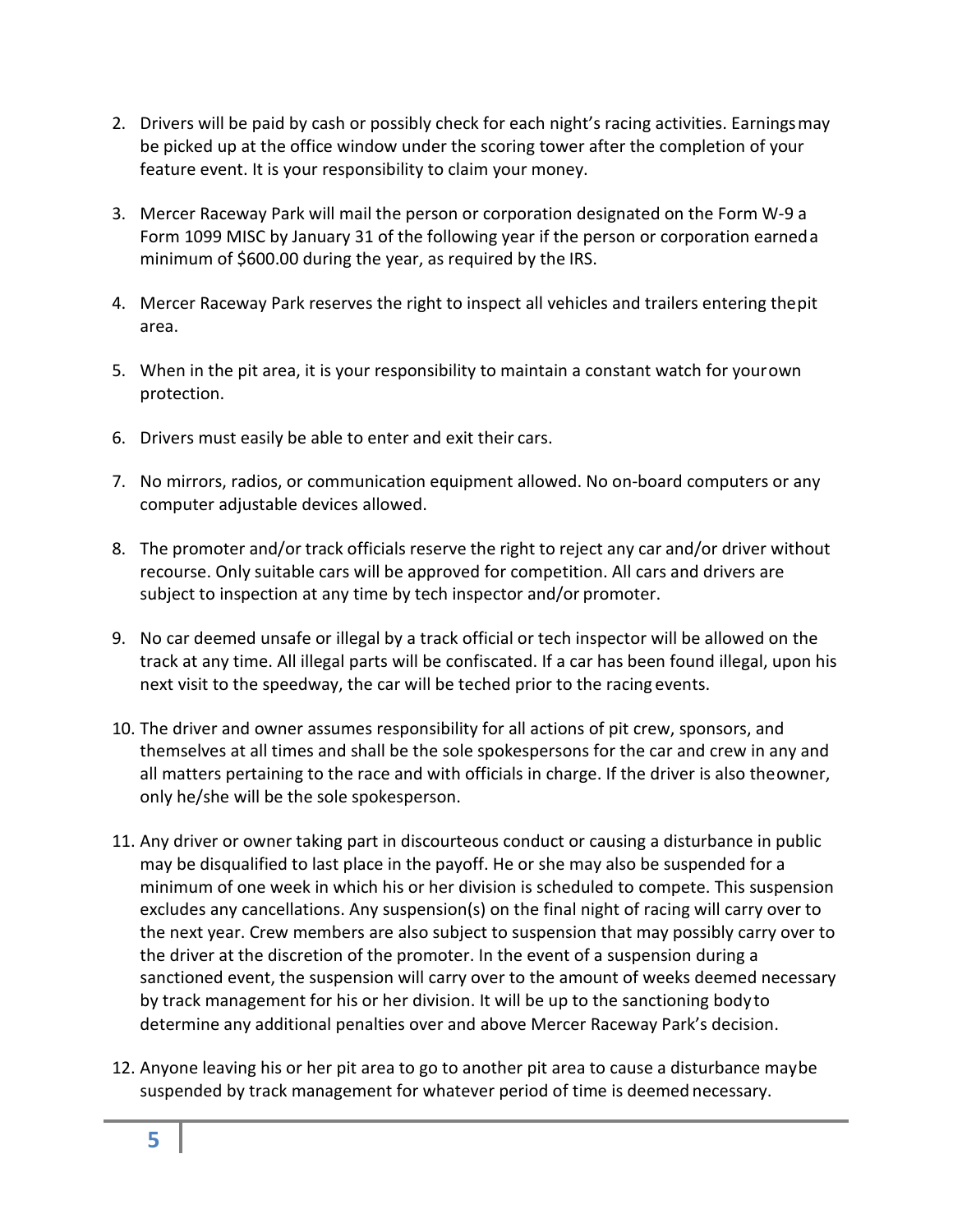- 13. We demand courtesy conduct from all participants at all times. We expect you to look like a professional and act like one! Be clean, informed, and look respectable.
- 14. No person shall use abusive language or threaten bodily harm or equipment damage when addressing a track official, track employee, driver, or any participant of any crew. Severe or repeated violations may necessitate a suspension.
- 15. Firearms and any type of weapons are absolutely prohibited at all times on the grounds of Mercer Raceway Park, as the facility is private property. At any time, the display of any type of weapon or threat of bodily harm may result in permanent suspension and arrest.
- 16. Any driver committing unnecessary contact, harassment, or using any driving tactic that is considered dangerous by the flagman or track official will be deemed rough driving. This rule applies to hot laps, preliminary events, and features. Reprimands for rough drivingare covered in the Rules of Procedures.
- 17. Threats of retaliation on the speedway could be considered assault with a deadly weapon and grounds for prosecution. If this is heard by track officials, Mercer Raceway Park has the right to bar the driver from competing for the remainder of the night or from futureevents.
- 18. Absolutely no fighting for any reason. Drivers, owners, crew members, etc. fighting will be subject to a suspension.
- 19. No person signing into the pit area shall drink intoxicants and/or use narcotics during a racing event. Any driver or crew member who arrives at Mercer Raceway Park under the influence of intoxicants and/or narcotics will be denied participation in the events of that day and may be suspended indefinitely. No exception to the rule. Mercer RacewayPark reserves the right to check teams' hauler, trailer, or race car for narcotics and/or intoxicants at any time. Any participant suspected of narcotic and/or intoxicant use may be subject to testing. Refusal of testing may result in expulsion or suspension from Mercer Raceway Park. Any injured competitor that was determined to be legally intoxicated will result in a denial of insurance benefits.
- 20. Absolutely no profane signs or derogatory comments allowed on race cars. Anyonewho does so will not be permitted to race until it isremoved.
- 21. No driver, car owner, or crew member will have any claim for damages or expenses against the promoter or any track official by reasons of disqualification, damages to the car, or injuries to the driver. All parties agree that the track grounds are considered safe if they take part in the event. It is the duty of all drivers, car owners, and crew members to bringto the attention of track officials any unsafe equipment, practices, or any rules infraction of any car or driver. The driver further acknowledges that the driver is aware that autoracing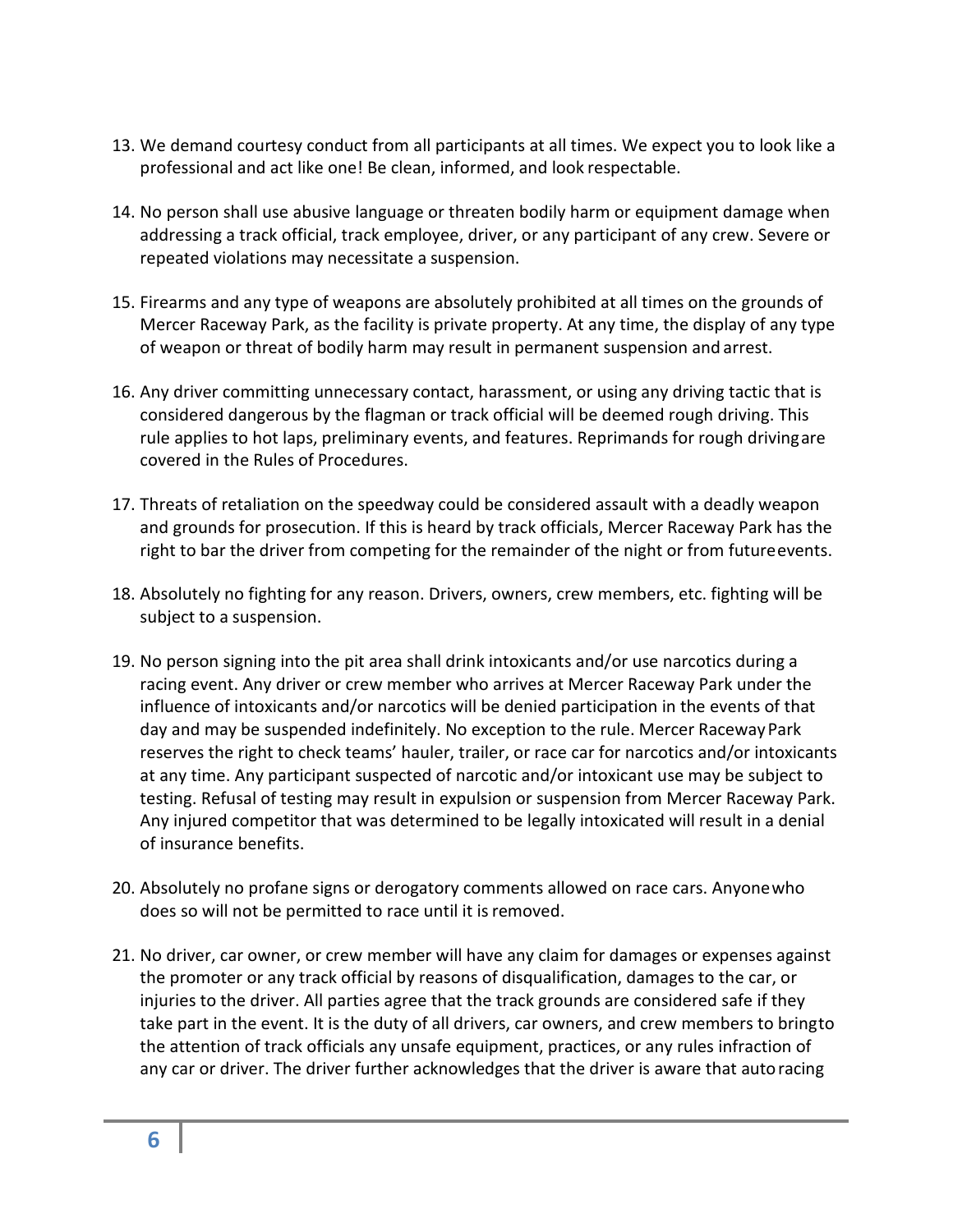involves risks and that by competing in an event, the driver assumes these risks with full awareness and knowledge.

- 22. An approved racing helmet with goggles or face shield, flame retardant uniform with gloves (highly recommended), and competition quick-release harness with shoulder straps must be worn and be fastened at all times while on the track or in the pits. A full-face helmet is highly recommended (Snell 2005). Sprint Cars will not be pushed off unless the driver is wearing a helmet and is fully suited- the same goes for any car under power.
- 23. Each car will furnish their own fire extinguishers. Each extinguisher should be kept fully charged at all times. Each pit area will also have an extinguisher located either within the hauler or in the trailer. It is highly recommended that drivers carry an on boardextinguisher as well. A 10-lb. ABC type extinguisher is the minimum size for this application.
- 24. Excessive speeding in the pit area will not be tolerated and will be subject to a possible suspension.
- 25. Only registered drivers may drive cars in any official racing event at Mercer Raceway Park.
- 26. The driver is the only person permitted in/on a car at any time while it is underway either in the pits or on the track. No one is permitted to ride on or in a race car at any time.
- 27. All required emergency personnel and flagman must be present before hot laps or competition takes place on the track.
- 28. Any participant involved in an accident that results in injury or has the potential to have health effects not immediately recognizable, must report to the pit steward or track office before leaving the premises, providing the participant/spectator is physically able to do so. Negligence in this matter will result in loss of any benefits.
- 29. Any car involved in a serious accident may be impounded as well as any photos and/or videos by Mercer Raceway Park. Also, a car(s) may be impounded on a technical issue. The car owner will sign a designated waiver releasing Mercer Raceway Park. Impounded cars will be transported to the Mercer Raceway Park business office at the mailing address of 555 Fairgrounds Rd, Mercer, PA 16137.
- 30. It is highly recommended that drivers are not to get out of their cars on the race track until safety crews arrive or unless there is an extreme emergency. Any driver that does so to argue or discuss the race with the officials will be scored last and may be disqualified for the night or suspended according to the decision of the officials.
- 31. Drivers are not to leave their cars after an accident and walk back to the pit area.Drivers are to stay in their cars while the car is transported back to driver's pit area or take a complimentary ride back to their pit area in the ambulance.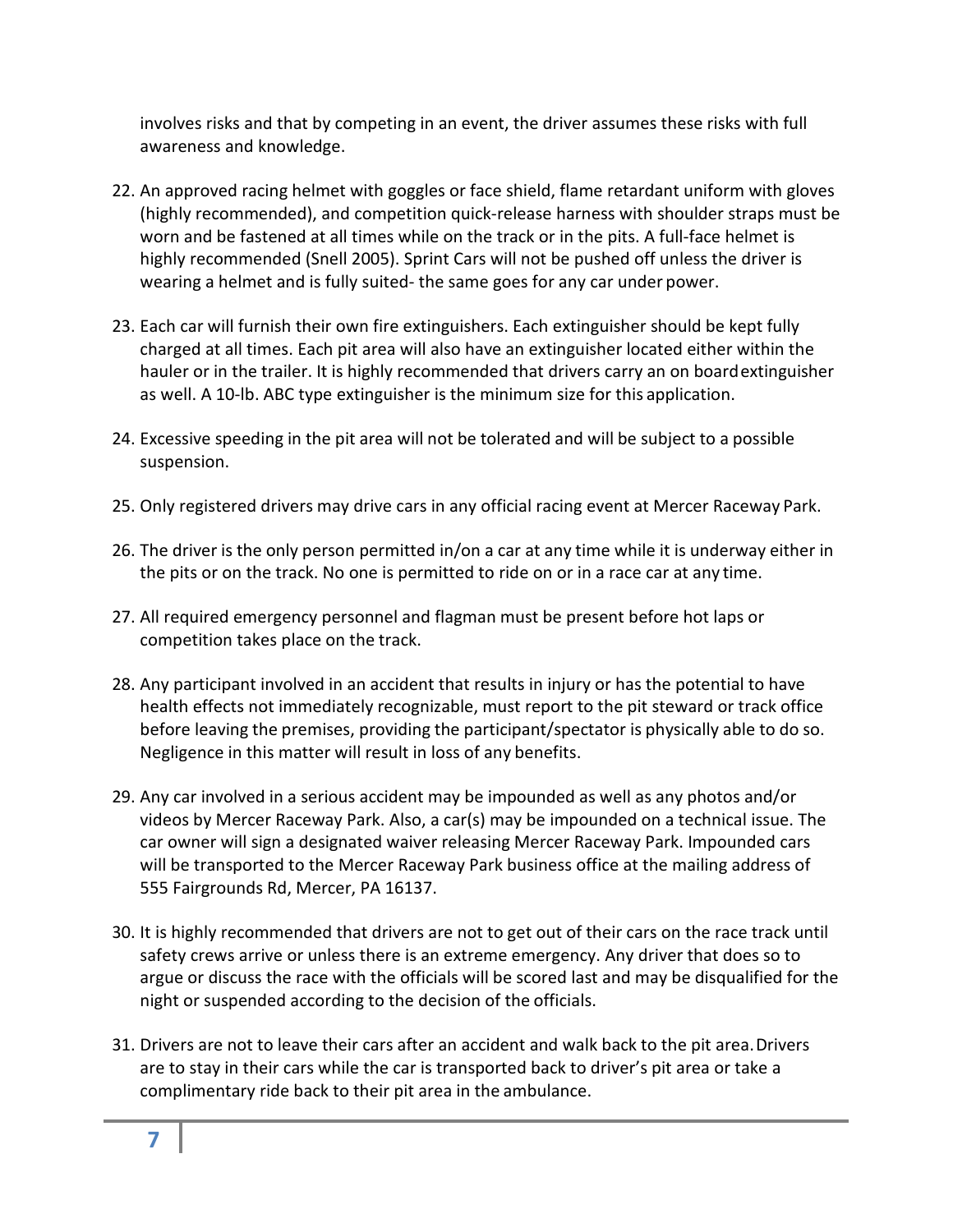- 32. No one is permitted on the race track unless authorized. It is recommended that eachteam designate one person that can act as a liaison with track crews in the event of a serious accident. This person should report to the line-up official if the need arises. Anyone who enters the track without permission may be penalized from the pit area for a minimum of one week.
- 33. No one is permitted on the track during victory lane ceremonies except the winning driver. Owners, crew members, fans, etc. may join the winning car and driver in the victory lane paddock area.
- 34. No cars will be fueled at the fuel pumps. Fuel is to be purchased in approved containers.
- 35. At no time will 55-gallon drums of fuel (gas or alcohol) be permitted to be brought into the pit area.
- 36. All teams will be responsible for the proper disposal of their used motor oil, grease, or any other lubricants, coolants, or substances that may be harmful to the environment. A disposal site has been established in the pit area. The area will be clearly marked for what materials are to be placed in which container. The track can dispose of petroleum-based products and glycol-based coolants, and that is all that will be placed in these containers. Please make certain that the materials you are disposing of are placed in their proper container. Anyone found contaminating the track with these materials will be fined\$1,000, and will also have to pay to have any contamination cleaned up to the DEP specifications. Failure to comply with this will result in prosecution and suspension.
- 37. All teams are responsible for their tires. Do not leave unwanted tires lying aroundand expect the track to clean up for you. Violations may be grounds forsanctions.
- 38. **RACECeiver communication,** will be used for the racing competition only. No two-way radios allowed. One-way communication from track officials only is allowed. All drivers are required to have a means to receive one-way communication from the MRP Race Director on frequency 454.000.
- 39. All 410 & 305 Sprints, 358 Modifieds, Street Stocks, and Mod Lites require having (MYLaps /AMB) transponders.

#### <span id="page-7-0"></span>40. **NO Traction Control devices of any kind are allowed**.

#### <span id="page-7-1"></span>*3.3 Offenses and Fines*

#### **1st Offense:**

Person must post \$1,000 in the form of a cashier's check or money order with Mercer Raceway Park. Also, the person will be suspended for the next two racing events held at Mercer Raceway Park. The person must post the bond no later than the day before race day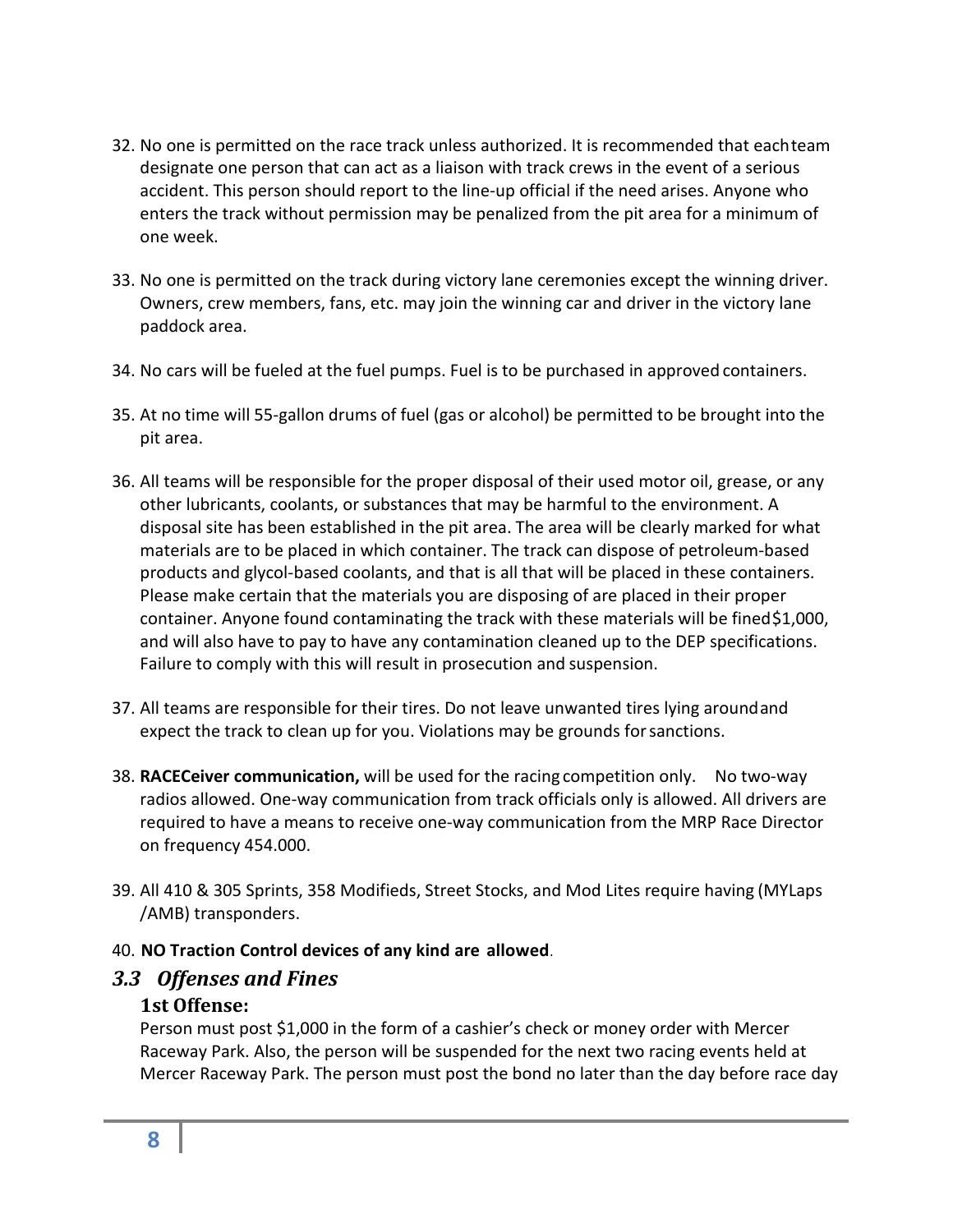at PO Box 577, Mercer, PA 16137. After one calendar year, if the person was not involved in a second offense, the person will receive back the \$1,000 cash bond.

### <span id="page-8-0"></span>**2nd Offense:**

Person will lose the \$1,000 cash bond and a one-year suspension will be imposed, which starts from the date of the second offense.

### <span id="page-8-1"></span>**3rd Offense:**

Person will be suspended indefinitely. Failure to comply with this rule by any person(s) will mean immediate suspension from future races.

### <span id="page-8-2"></span>*3.4 ATVs, Four-Wheelers, Golf Carts, or Other Motorized Vehicles*

With the exception of Sprint Cars (due to no starters), all other ATVs, four-wheelers, golf carts, or other motorized vehicles, are not permitted anywhere on the grounds of Mercer Raceway Park, unless permission is granted by Mercer Raceway Park. Rules for ATVs are:

- (1) One per car
- (2) The car owner and owner of the ATV are equally responsible for all injuries to personor property caused by anyone operating the ATV and shall indemnify and hold Mercer Raceway Park harmless from all claims arising in any way from participating in the racing activity and the use of the ATV
- (3) Speeds must be kept to a reasonable pace at the discretion of Mercer Raceway Park
- (4) Minimum age of the ATV operator is 16
- (5) Only the operators listed on the registration may operate the machine and only for the purpose of pushing or servicing a Sprint Car or in any need that is permissible toMercer Raceway Park
- (6) The ATV must remain in the pit area.

# <span id="page-8-3"></span>**4 CAR NUMBERS:**

Numbers must be painted on both sides of the car and be at least 18" high. In the Late Model and Mini Stock divisions, 6 x 6-inch numbers are required in the upper right corner of the windshield area. Sprint Cars must have their number visible on wing facing the scoring tower, and on the hood for wingless events.

Please keep numbers limited to three digits. All numbers and letters should be clearly legible at race speeds. If numbers 3, 6, 8, or 9 are used, make sure they are distinguishable. Do not let nerf bars block visibility. **Duplicate numbers will be modified and assigned by the race director for the duration of the season. Any driver/owner refusing to let track officials do so will NOT be permitted to compete until the modifications are completed.**

# <span id="page-8-4"></span>**5 INSPECTION:**

All cars are subject to inspection by the tech inspector or pit official at any time or any place. The tech inspector and/or promoter will enforce the rules of the appropriate division, and shall have the authority to deny a car permission to race based on his judgment of its condition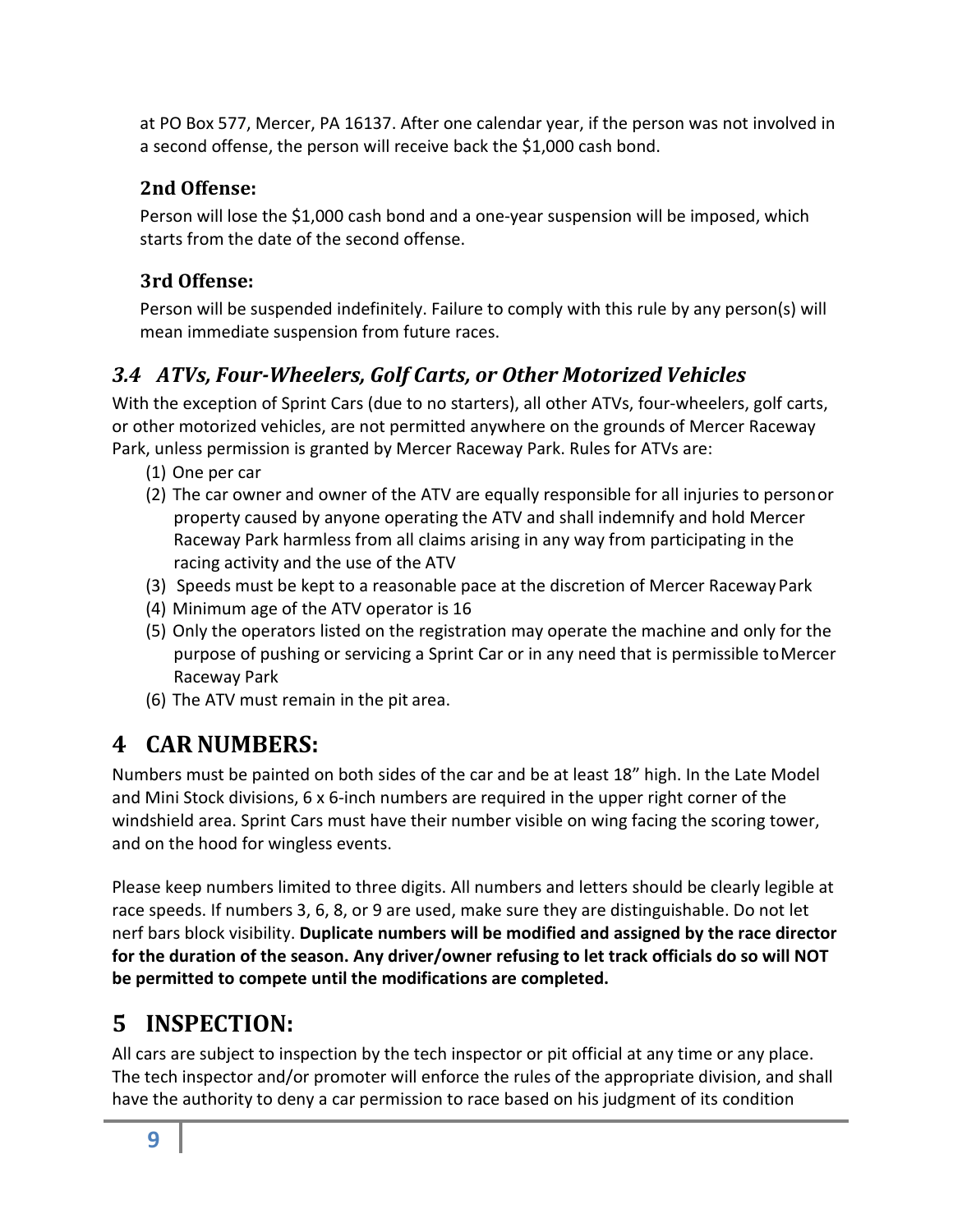relative to the rules. All bolt-on weight must be securely fastened and acceptable to the tech inspector or the said competitor will be denied participation. A driver will have one week to make any necessary changes to get completely up to track specification. **The exception to this will be safety specifications; tire rule violations, performance violations, or any other rule violation deemed so by the tech inspector, which will have no grace period.** It is your responsibility to know and understand the rules *before you participate*. **Cars that do not pass inspection or those that do not meet minimum requirements set by the track and/or tech inspector will not be able to compete, no refunds will be given, and any points and monies earned that night will be forfeited.**

Mercer Raceway Park reserves the right to make changes to the rules at any time in order to preserve the competition and integrity of the event and/or division. Participant hereby grants Mercer Raceway Park full and unconditional permission to collect and retain vehicles, parts of vehicles, equipment, or any other items used in conjunction with participation that are owned by or in the possession of participant or present at an event (collectivity "items"), including such items that may be relevant to teching, the investigation of an accident; the inspection or testing of such items for previous purposes, or for any other purpose Mercer Raceway Park may exercise this right to take and retain items at any time when Mercer Raceway Park determines in its sole and absolute discretion that such actions are necessary. When an item is suspected of being out of compliance with a Mercer Raceway Park rule, or when an item has been involved in an incident, Mercer Raceway Park may in its sole and absolute discretion collect and retain such items if Mercer Raceway Park believes it necessary to do so to further investigate, make a final determination, and/or preserve evidence, all in Mercer Raceway Park's sole and absolute discretion. At any time that Mercer Raceway Park collects and retains items, Mercer Raceway Park will try to safeguard such items and return such items when Mercer Raceway Park has completed its work with them, but Mercer Raceway Park makes no representations or warranties that the item(s) will not be lost, damaged destructively tested, destroyed, or otherwise affected. Parts deemed illegal parts will not be returned to driver/owner and will become the sole possession of Mercer Raceway Park. The rights granted to Mercer Raceway Park in this subsection shall also apply to any Mercer Raceway track officials.

# <span id="page-9-0"></span>**6 DRIVERS MEETING:**

Drivers meeting will precede hot laps and all times will be posted on the blackboard. All drivers/owners are expected to attend the meeting to obtain the evening's announcements, rules changes, etc. Drivers that do not attend the drivers meeting waive all rights to protest. The intent of the drivers meeting is for informational purposes about the event. Questions on procedures and format are encouraged; however, personal attacks or signaling anyone out will not be tolerated in front of the group. Any person making malicious attacks may be barredfrom competing in the night's event and risks a suspension. Issues concerning other drivers, track officials, or any other private/personal matters are to be dealt with at another time with the promoter and/or track official(s). Please contact the office to make a pre-arranged appointment.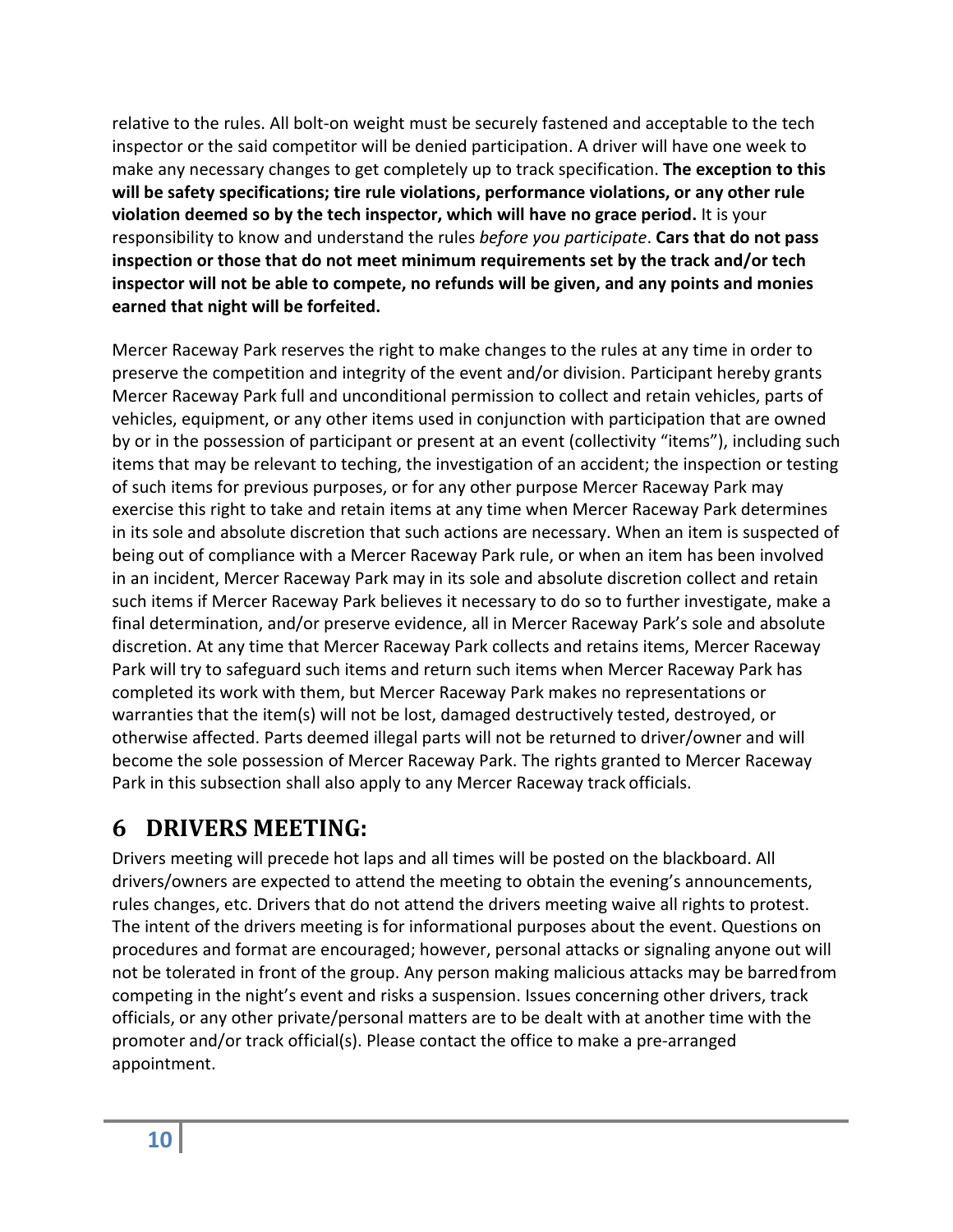# <span id="page-10-0"></span>**7 HOT LAPS:**

Hot laps, if held, will begin approximately 30 to 60 minutes before the first official event of the evening. The number of laps and amount of cars per session will be at the discretion of track officials. Cars are not permitted to participate in more than one session. Hot laps are at the discretion of track officials and may or may NOT be held based on weather conditions, track conditions, time constrains, etc.

# <span id="page-10-1"></span>**8 MULTIPLE DIVISIONS/CHANGING DIVISIONS:**

There are no restrictions on what divisions a driver can compete. Any driver may compete in any division as long as the car properly meets the division's specs. The only exception to the above rule is the Mini Stock division, which is an amateur division, as racers that have won a feature in higher divisions are not permitted to compete. Drivers may race in multiple divisions; but the same car cannot be raced in more than one division on the same night unless predetermined by Mercer Raceway Park management in advance. Also, if a driver's division is competing on a night, in no such case will that car be allowed to be raced in a different division than the one the car meets the specs for.

# <span id="page-10-2"></span>**9 DRIVER/CAR SUBSTITUTIONS:**

All driver changes must be reported to the pit steward at the blackboard prior to the car entering the line-up area. A new registration form must be filled out. **Driver substitutions after the heat races begin must be approved by the race director and/or promoter.**

In all cases, the car qualifies for the race, not the driver. A driver may not substitute another car for the one he has qualified. However, if a driver change is made during the race program, that particular car must start last in the consy or feature. **Once a car attempts to compete in the official racing activities, no back-up car will be permitted.**

In the event the feature is postponed to another date after qualifying has been completed and the driver of a qualified car cannot return, the car owner can replace the driver with an unqualified driver, but the car will start last. If the feature was started before postponement, no driver changes will be permitted. Any driver change not reported to the pit steward before the start of an event will result in disqualification. The car will receive tow money only.

# <span id="page-10-3"></span>**10 ROOKIE DRIVERS:**

All rookie drivers (first year drivers) must check the rookie box on their registration form. Rookie drivers are required for three weeks to display a white trailing flag prominently at the rear of the car and start a minimum of three weeks in the scratch position or longer if deemed necessary by track officials unless the driver has been competing elsewhere.

# <span id="page-10-4"></span>**11 FIELD SIZE:**

The number of cars per heat race will be determined by the race director. Generally 12 must be divisible by the number of heat races to determine the top 12 cars for feature handicapping or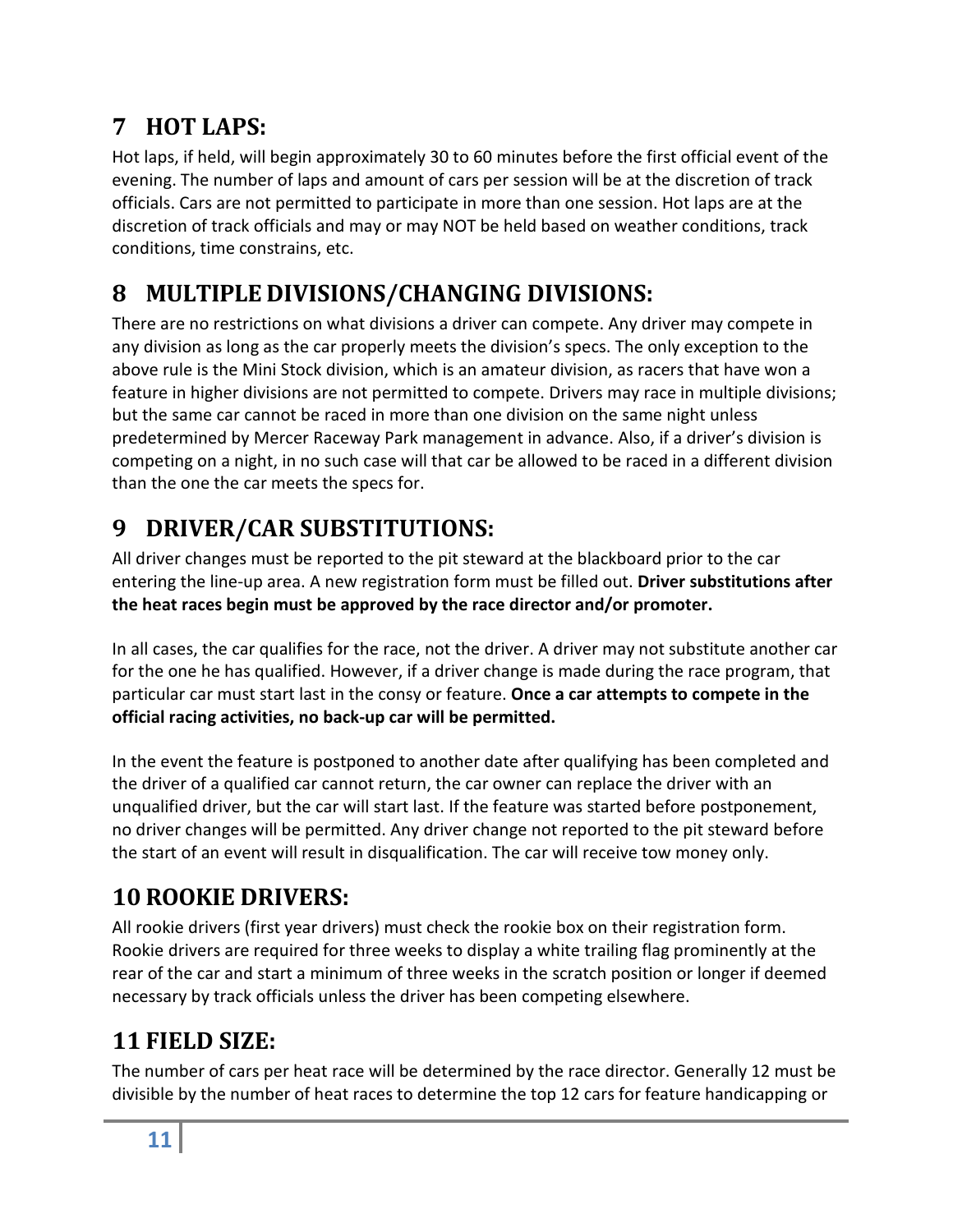pill draw, unless there is an extraordinary amount of cars. The feature field size will be 20 cars for all divisions. The promoter has the option to add additional cars, if necessary.

## <span id="page-11-0"></span>**12 LENGTH OF EVENTS:**

### <span id="page-11-1"></span>*12.1Heats:*

410 & 305 Sprint Cars, Modifieds, Stock Cars, Mod Lites 8 laps & Mini Stocks 5 laps

### <span id="page-11-2"></span>*12.2 Consy:*

410 Sprint Cars 10 laps, 305 Sprint Cars, Modifieds, Stock Cars, Mod Lites 8 laps, & Mini Stocks 5 laps, or at the discretion of track officials depending on field size

### <span id="page-11-3"></span>*12.3 Features:*

Sprint Cars 25 laps, Modifieds, & Stock Cars 20 laps, 305 Sprints 15 laps (up to a 15 car field), 20 laps (16-20 car field), & Mod Lites 15 laps, and Mini Stocks 12 laps. The amount of laps for special increased purse events will be on the blackboard prior to the events. Officials have the option of enforcing a 30-minute feature time limit. The clock will stop during red flags. If situations occur that makes the show run late, the scheduled amount of laps *may* be cut at the promoter's discretion. Drivers will be notified either by the pit steward, lineup official, and/or on the blackboard on the speedway.

## <span id="page-11-4"></span>**13 LINE-UP PROCEDURES:**

A car representative will draw a pill for heat race line-ups. The car must be in the pits when the pill is drawn. Pill cut off will be approximately 45 minutes before the scheduled start time of racing. Once a division's lineup is started, no more pills will be drawn in that division- *no exception*! Any car(s) not pulling a pill will start at the rear of the heats in a first come, first served manner. If a car(s) misses the heat races, he or she will start at the tail of the consy or feature in a first come, first served manner. If a full field is already established no new cars will be permitted to participate. Lineups will be posted on the blackboard. Please line yourself up for your event. Cars will enter the lineup area as directed by the lineup official. Cars should enter the speedway at a slow and steady pace double file (with the exception of the Sprint Cars) so that the race may be started next time around. Cars not in position in the line-up area when the race goes out onto the track will automatically go to the tail. Be advised that the flagman will not hold the race for a late car. If a car(s) scratches from an event, cars will be criss-crossed to fill positions.

**Sprint Cars are not permitted to hot lap before an event for safety purposes. Once pushed off, cars should begin to line-up. Any car that hot laps will be warned; subsequent violations may result in car starting last for the event.**

### <span id="page-11-5"></span>*13.1 Heats:*

Will be lined-up with the low pill number on the pole of the first heat and the second low pill on the pole of heat two and so on alternating by heats. Cars must start their scheduled heat. If a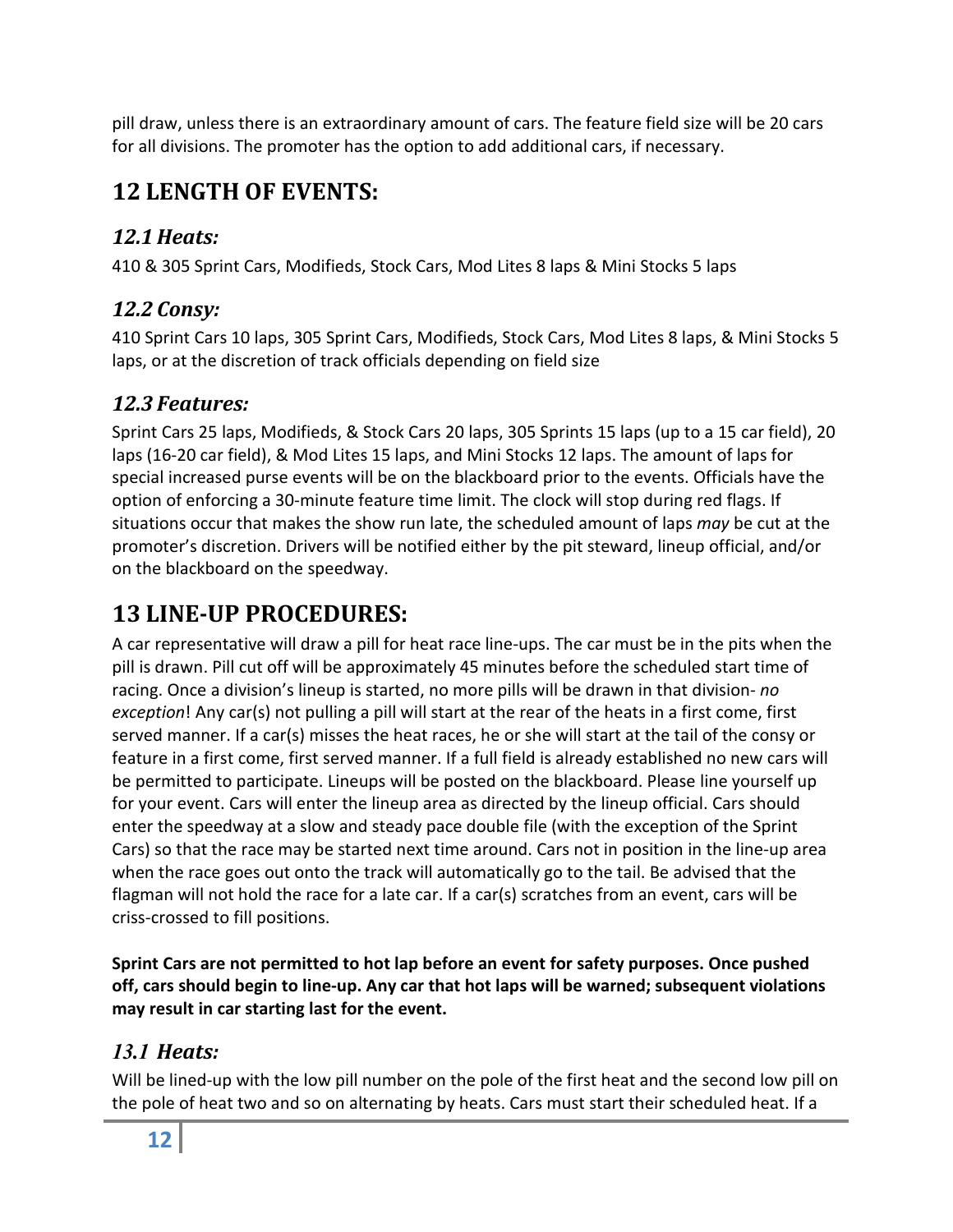car misses its heat, it must start at the rear of the consy to make the feature. If no consy is run that night, the car must start at the rear of the feature.

### <span id="page-12-0"></span>*13.2 Features:*

### <span id="page-12-1"></span>**13.2.1 Pill Draw Line-Up 1:**

On all non-special events, the first heat race winner will redraw pills to determine the top  $12^*$ starting spots of the feature (The first pill draw will be heat one winner's starting position, the second pill will be heat two winner's starting position and so on). The remainder of the field will be filled in a straight-up manner by the remaining drivers' heat race or consy finish.

### <span id="page-12-2"></span>**13.2.2 Pill Draw Line-Up 2:**

Increased non-sanctioned purse events will be lined up by a redraw unless otherwise determined. The top 12\* drivers from the heat races will redraw for their starting positions in the order that they finished. (The first heat winner will draw first, second heat winner second, etc.) If a car representative does not report to the blackboard five minutes after being called, a pill will be drawn for that driver. The remainder of the field will be filled in a straight-up manner by the remaining drivers' heat race or consy finish.

### **Note:**

There must be at least 14 cars for a top 12 redraw. If there are 12 or 13 cars there will be a redraw for the top 10. If there are 10 or 11 cars there will be a redraw for the top 8 cars.

**Providing the previous week's feature winner make the top 12 redraw, he or she will automatically start 12th unless it's a special event. Any feature winner not returning for the subsequent non-special will start 12th upon his return providing he makes the top 12. Any driver winning three features in a row will start last upon his or her return and will continue to do so until the win streak has ended.**

If a qualified car scratches from the feature, one extra car will transfer from the consy to the feature. If more than one consy is run, the additional car would come from the first consy and rotate from thereafter. **Cars not starting a consy will not be permitted to run the feature. In no case will the car(s) that finished behind a scratched cars(s) move up in the heat finishing order to affect the consy or feature line-up.**

# <span id="page-12-3"></span>**14 STARTING THE RACE:**

All original starts are in turn four at the orange cone or chalk line. The front row is to work together to produce a clean start each time. Drivers are not to accelerate to full-speed until the front row reaches the cone or chalk line. The green flag will be displayed at any time after the front row reaches the cone or chalk line. The race is officially started when the flagman waves the green flag. Track officials have the right to swap the first and second rows, the first and third cars, the second and fourth cars, or put the driver(s) in the wrong at the tail if a clean start is not produced.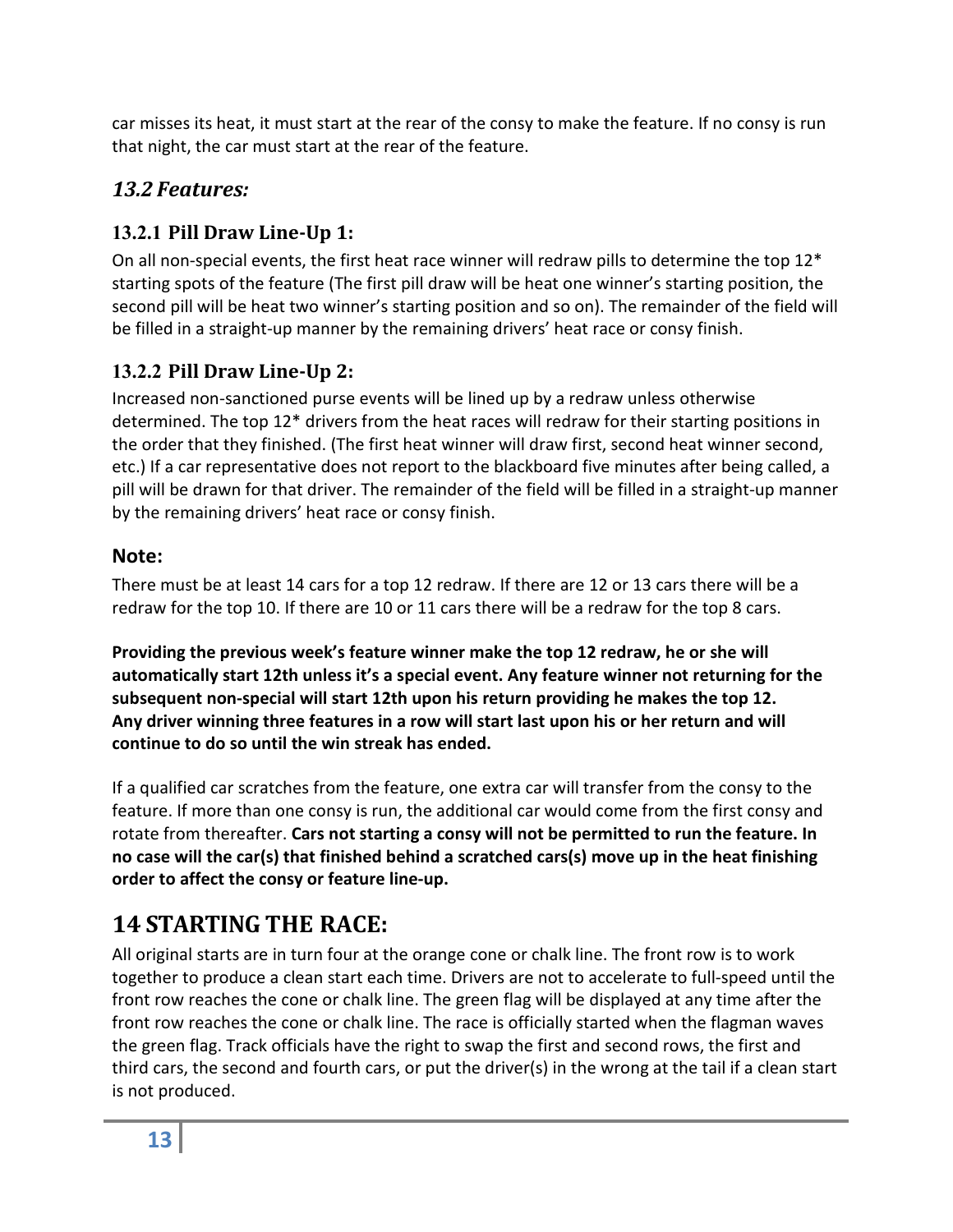Any car(s) involved in a spin or accident before the green flag or before the completion of lap one will go to the rear. Any car(s) that stops on the track will also go to the tail at the discretion of the race director. Cars passing before the green is displayed will be penalized **two** positions for each car jumped. Also, any car(s) pulling out of line to gain an advantage before the green is displayed will also be docked two spots. If the caution is displayed after the infraction, car(s) will be penalized then. If the race goes green the rest of the way, the finish will be adjusted accordingly. Alternate car(s) may be added to the feature field if the initial green flag has not been waved. No car(s) will be added to the feature field once the green flag is waved. Cars must take the green flag to earn feature start money and points even if a full field is not present.

## <span id="page-13-0"></span>**15 MEANING OF THE FLAGS:**

<span id="page-13-2"></span><span id="page-13-1"></span>*Green flag:* The race officially begins or signals a restart after a caution or red flag period. *Yellow flag:* Drivers must reduce speed immediately and maintain position.

<span id="page-13-3"></span>*Red flag:* Slow immediately and come to a complete stop.

<span id="page-13-7"></span><span id="page-13-6"></span><span id="page-13-4"></span>*White flag:* One lap remaining in the event.

<span id="page-13-5"></span>*Checkered flag:* Race is officially complete and race leader is declared the winner. **Black flag:** Disqualification/consultation, driver must proceed to the pits on the next lap. *Blue flag:* Leaders approaching, slower car is to hold their line.

## <span id="page-13-8"></span>**16 RACE SCORING:**

All scoring will be done at the start/finish line. Results and decisions will be made by MyLaps/AMB System, and or scorers and/or track officials. Sprints, Modifieds, Stock Cars, and Mod Lites are required to have the MYLaps/AMB systems. Mercer Raceway Park will not use individuals' videos, pictures, etc. to make rulings.

If your transponder is not working you will not be scored in the race.

## <span id="page-13-9"></span>**17 LAP DEFINITION:**

A lap is considered a lap when the leader has passed the flag stand. **Once the yellow or red light is displayed, all scoring stops. Do not race back to the flag stand.** The remainder of the field will be filled in from the last completed lap.

# <span id="page-13-10"></span>**18 RED FLAG/YELLOW FLAG:**

**When the yellow or red lights are displayed, all scoring stops. Do not race back to the flag stand.** Under red flag conditions, all drivers must stop as quickly and safely as possible. Do not drive through the accident scene! Any driver not stopping will run the risk of being placed on the tail for the ensuing restart. Emergency and pit entrances of the track cannot be blocked. Emergency personnel need to get to the accident scene as quickly as possible. Cars may exit the speedway cautiously when it is safe and clear to do so. Under **red flag** conditions, **no one will be permitted on the track**, unless special permission is granted. Anyone rushing to an accident scene may be suspended for a minimum of one week. **In a closed red situation for Sprint Cars**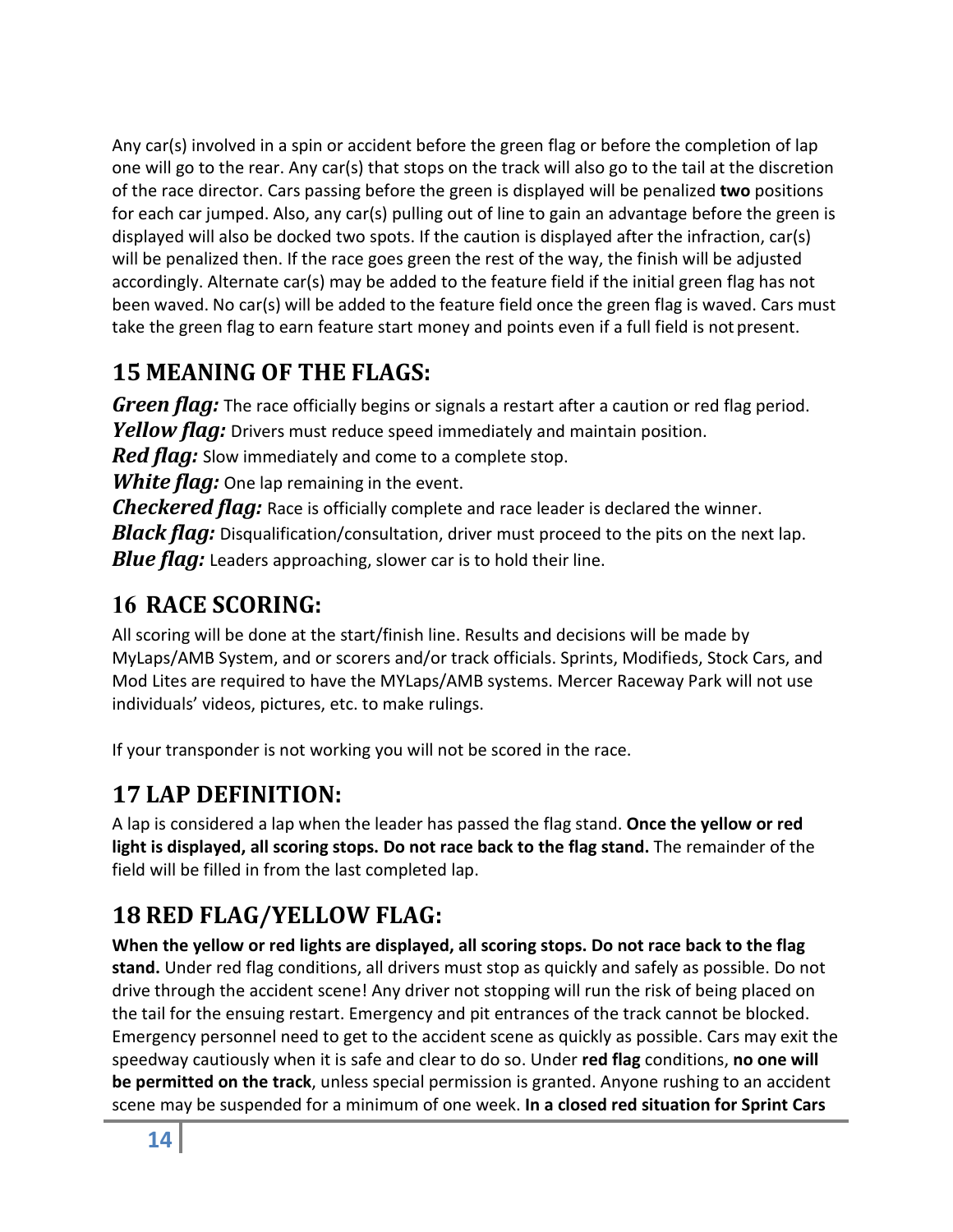clean-up time will be minimal. No one is permitted on the track. Drivers are to remain in their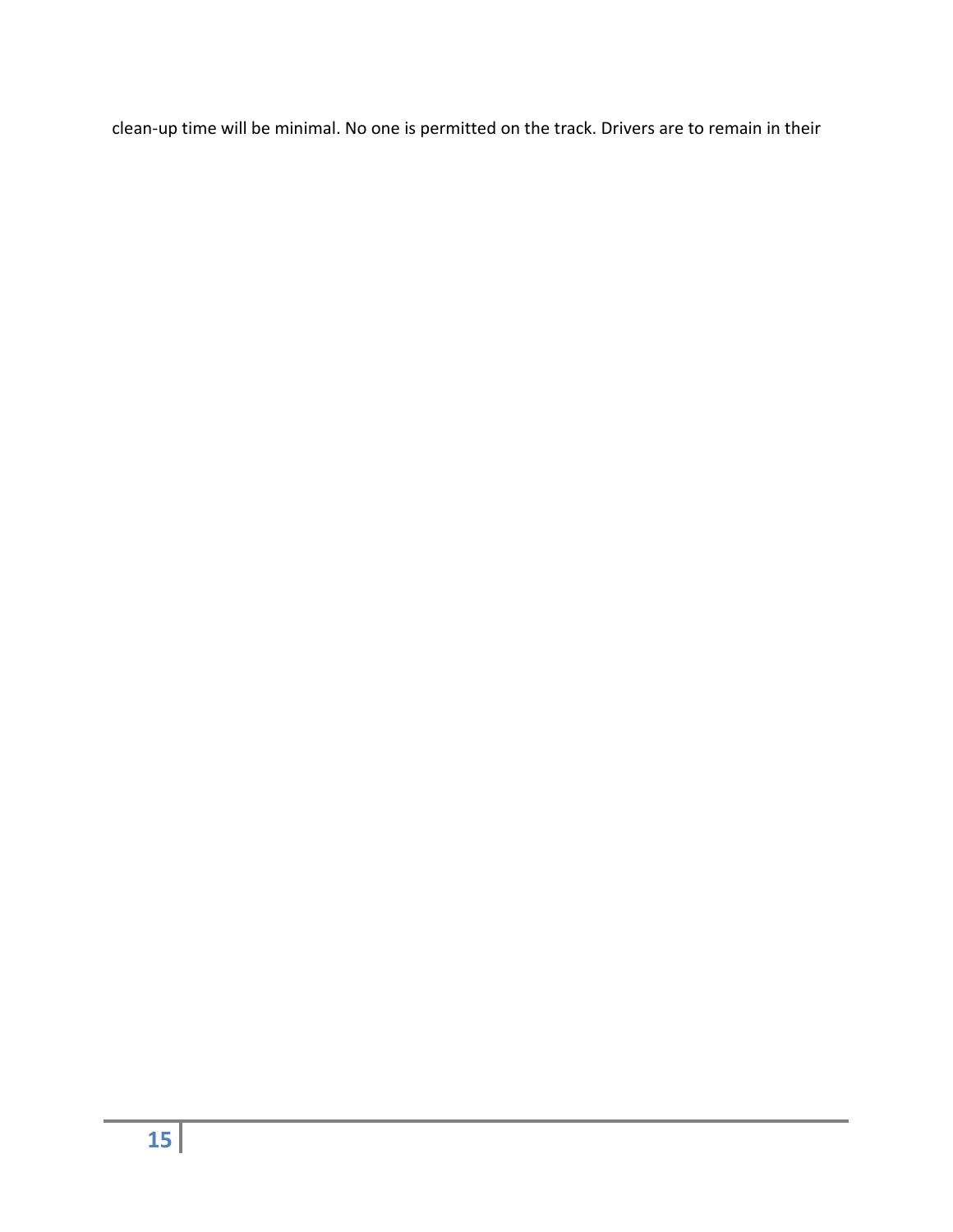cars and be prepared for push-off. Any driver getting out of his/her car to make adjustments will go to the tail. New tear-offs may be permitted if track officials deem necessary.

**In an open red situation for Sprint Cars** clean-up time is expected to be longer or track officials have deemed it necessary for a fuel stop. Cars will be pushed to turns three and four. Drivers may exit their cars when safety permits, but are to remain in the general area of their cars. Two crew members per team will be allowed on the track. Air and fuel will be permitted. Safety adjustments to the car are permitted, but NO NEW PARTS and NO TOOLS. Any major repairs to cars must be done in the pit area. If caught working on your car on the track with tools, replacing parts, or if there are more than two crew members on the track, the car will restart on the tail.

Drivers involved in red flag accidents are to be evaluated and transported back to their pit by EMS personnel. This is for the welfare and safety of all drivers involved. EMS personnel are required to fill out accident reports, which the drivers will be required to sign. Any medical problems noted will be reported to track officials. Continued participation will be at the drivers' discretion.

Any participant involved in an accident that results in injury or has the potential to have health effects not immediately recognizable, must report to the pit steward before leaving the premises, providing the participant/spectator is physically able to do so. Negligence in this matter will result in loss of all benefits. If a caution occurs during a feature, any car requiring wrecker services will be taken to the pits. Track officials, wrecker personnel, firemen, push truck drivers, etc. are not permitted to touch sheet metal, make any repairs, or remove mud from cars on the speedway. In the event that track personnel elect to remove somethingfrom a car, said car will restart last. All repairs and work to the car must be made in the pit area. If repairs can be made, the car may return to the race, but must restart on the tail. The race will not be held up for any driver.

All cars involved in the accident or stop on the track must go to the rear of the field ahead of any cars that pitted. **If the result of rough driving is a caution then the caution car as well as the rough driving car will be charged with a yellow.** The car charged with the rough driving will restart behind all the caution cars and ahead of any cars that pitted.

## <span id="page-15-0"></span>**19 STOPPING ON THE TRACK:**

If a car comes to a stop at any time on the track, the said car will go to the rear. Any car(s) that stop on the track that are not part of the caution will restart last, but will not be charged with a caution. At the discretion of the race director, and based on the circumstances, the driver may retain the original starting position. If a driver has been stopped by an official or if driver stops by an official for safety reasons (loose seat belts, debris on track, etc.), driver will retain their position. *Exception*: If a car stops prior to the start of an event before the flagman gives the one to go signal or before the yellow light has been turned off, said car will retain starting position.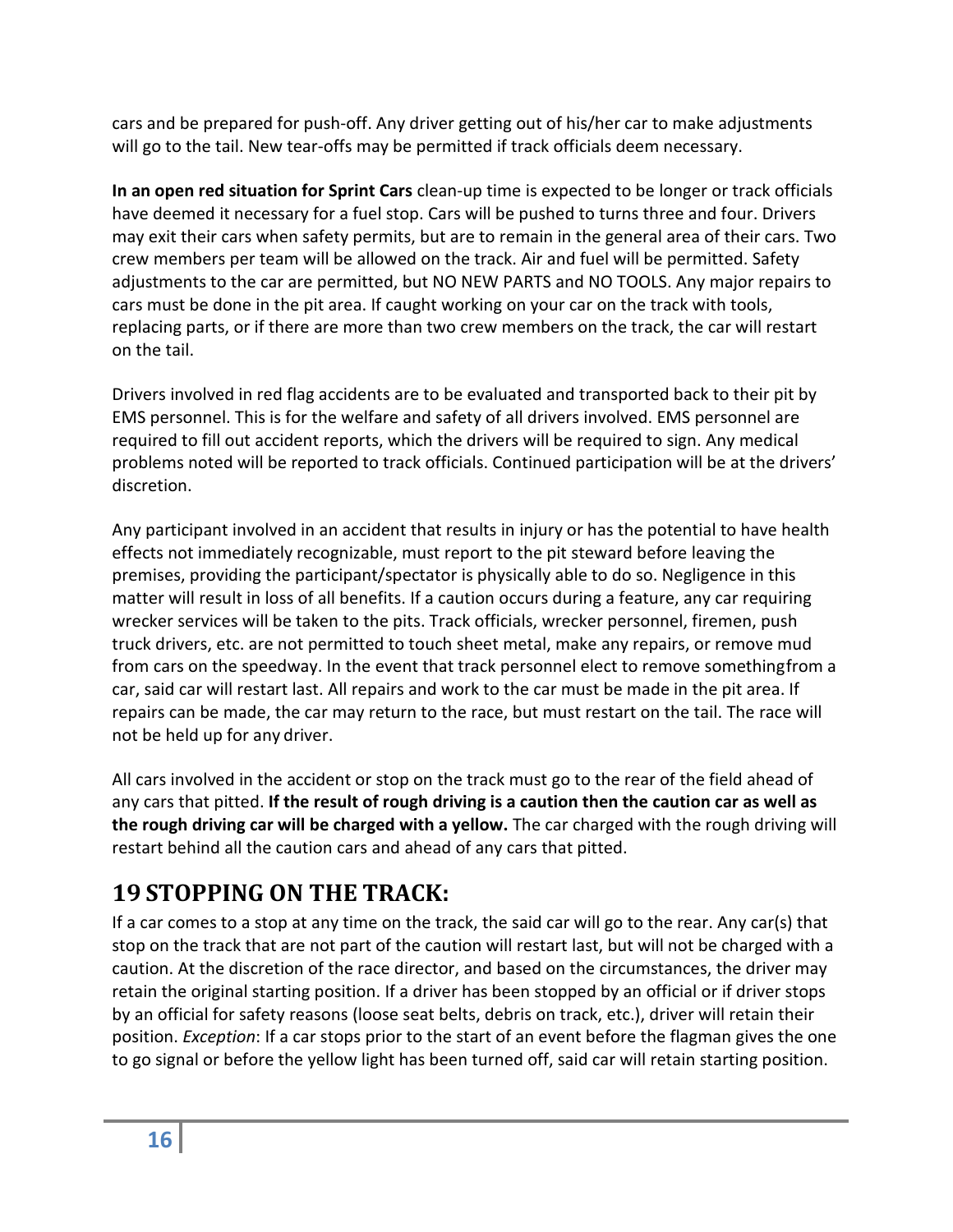A driver may request a push truck for assistance; however, if a driver attempts to start on his own after a red flag situation and does not completely get under power and stops on the track again, said driver will restart on the tail.

# <span id="page-16-0"></span>**20 REALIGNMENT/LAPPED CARS:**

Cars will fall back behind the car they were racing behind in single file. Lapped cars will be put on the tail of the field. The first lapped car will be given their lap back providing they did not cause the caution. In that event the second car scored one lap down will regain their lap back and the caution lapped car will be put to the tail. Cars refusing to report to the rear of the field when directed will be left in the disputed position and will be penalized one lap for scoring purposes.

### **Note:**

Any car which losses a lap in the pits will not be entitled to regain that lap back under paragraph 20 above.

In the event that the race leader causes a caution, stops on the track, or pits and a lapped car(s) assumes the front of the pack, all cars ahead of the new leader will receive one lap back, and will restart on the tail ahead of any cars that pitted and caution cars. Lapped car(s) will NEVER restart the event in the first position.

## <span id="page-16-1"></span>**21 RESTARTS:**

It is the race leader's responsibility to restart the event at the designated point. All restarts for the Sprint Cars will be single-file at the cone on the front stretch. Drivers must stay in single file order, strictly nose to tail and may not pass until they pass the cone. Any cars(s) that hit the cone or drives under the cone will be penalized two positions. The other divisions will have double-file restarts in the heats and in the features. With the exception of the Sprint Cars, the leader has the option of choosing the inside or outside line this must be decided when the cars are told to double. The leader may start the event at any time between the two cones in turn four. If the leader has not accelerated once the front row reaches the second cone, the green flag will be displayed at the discretion of the flagman. Excessive speeds on restarts will not be permitted.

Track officials have the right to swap the first and second rows, the first and third cars, the second and fourth cars, or put the driver(s) in the wrong at the tail if a clean start is not produced. Any car intentionally causing a disturbance or driving haphazardly on a restart that is deemed not in good taste by track officials will be sent to the rear of the field or black-flagged. Cars passing before the green is displayed will be penalized **two** positions for each car jumped. Also, any car(s) pulling out of line to gain an advantage before the green is displayed will also be docked two spots. If the caution is displayed after the infraction, driver will be penalized then. If the race goes non-stop without another caution, the finish will be adjusted accordingly. Track officials have the right to change restart methods depending on situations that may arise on night of event or during the season.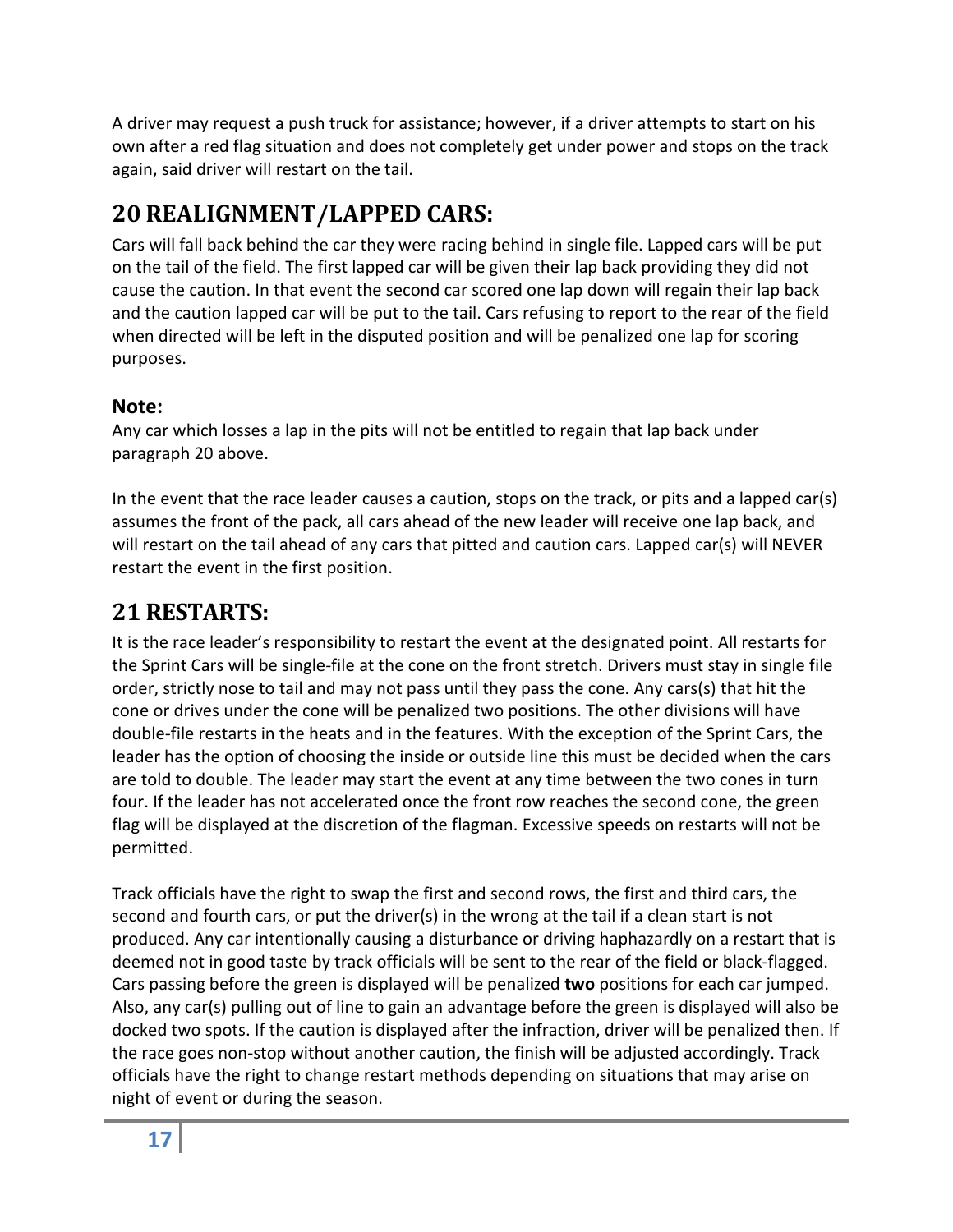## <span id="page-17-0"></span>**22 FUEL STOPS:**

Fuel stops will be allowed only for the Sprint Car division. If it becomes necessary to have a fuel stop between or after the window of 80-85 green and yellow laps have been counted or the additional laps left would cause the event to end in or over the window, a fuel stop will be given. Cars will be fueled in turns three and four. Only two members will be permitted on the track for fuel and air only. No tools or other items will be permitted during refueling. Anyone caught out on the track with tools, even during refueling, will cause their driver to be sent to the tail of the field. Drivers are allowed to make adjustments on the car, if they don't require any tools or new parts. Any work that is required must be done in the pits. If the driver is able to return, he or she must restart on the tail.

### <span id="page-17-1"></span>*Note:*

Fuel stops in special events will be taken into consideration for other divisions in extra distance races, but will NOT be guaranteed.

## <span id="page-17-2"></span>**23 INFIELD:**

Cars that go into the infield may re-enter the speedway at or near where the car went into the infield at. If a car crosses through the infield or cuts off the turn(s), the said car may be penalized one lap by track officials if it is deemed that an advantage was gained. Cars that pull into the infield that have dropped out of the event should drive toward the center of the infield as far away from the racing action as possible.

## <span id="page-17-3"></span>**24 RE-ENTERING THE TRACK:**

**The only entrance to re-enter the track is turn four**. Cars re-entering from any other place will be black-flagged. All cars re-entering the track must have the permission of track official(s). **Cars may re-enter any event under yellow or red flag conditions.** Cars re-entering the race will restart last behind all accident cars and cars that stopped on the track, but did not pit (even if the initial green flag of the event hasn't been displayed). No car will be allowed to re-enter the race once the green flag waves. Any car(s) re-entering the track under green flag conditions or disobeying track officials, will be black-flagged.

### **Note:**

Cars may re-enter heat races and features under caution only. If the driver elects to return to the track, the driver must enter at the turn four gate and under the direction of track officials.

# <span id="page-17-4"></span>**25 BLACK FLAG/DISQUALIFICATIONS:**

Cars black-flagged for blatant behavior such as rough driving, failure to obey officials, causing an intentional caution, etc. will be **disqualified** and will receive the finishing position, pay, and points for **last place** of that race. These above infractions will not be tolerated at any time, no exception, and may result in a suspension.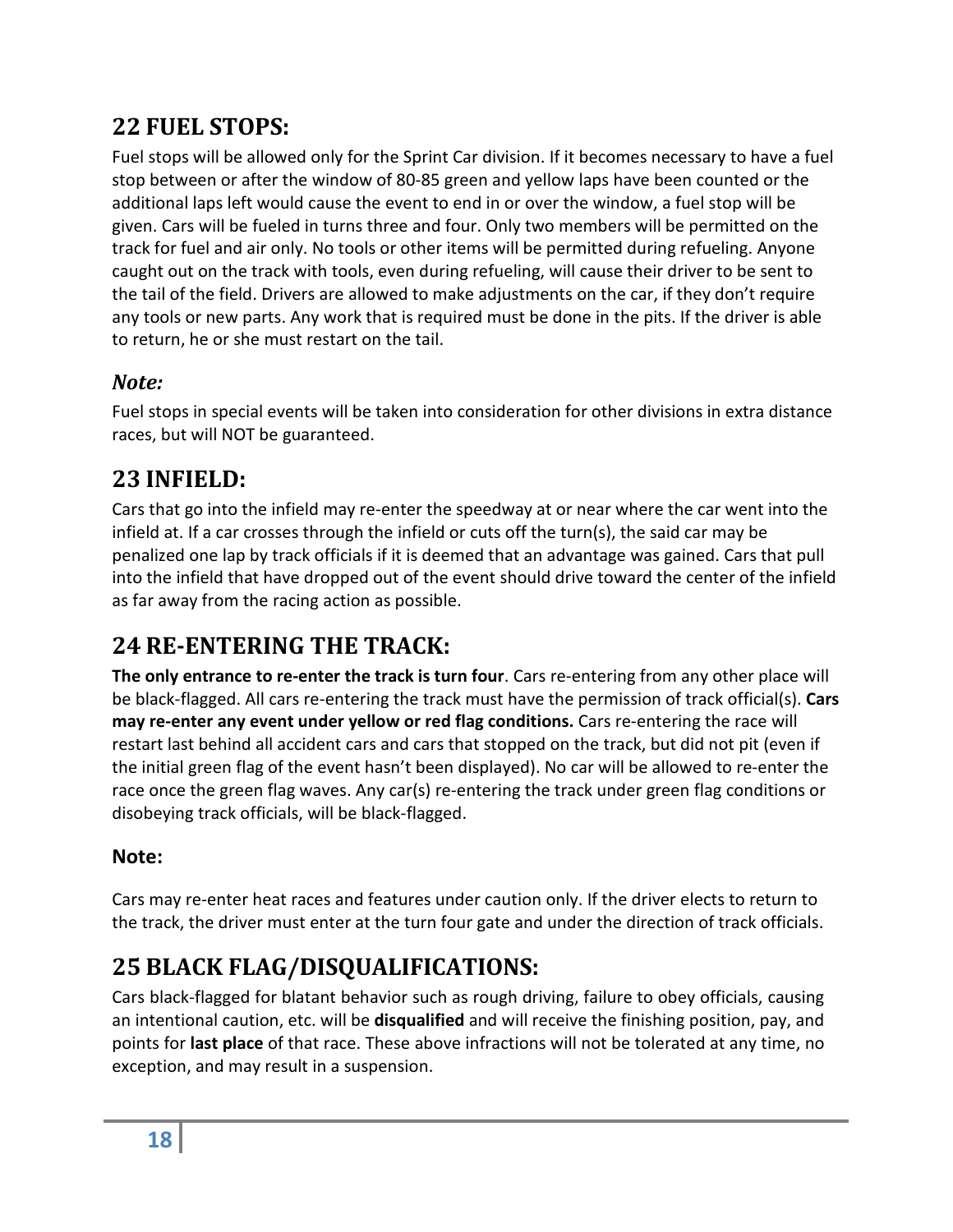A driver involved in two cautions in a heat race or consy, or three cautions in a feature will be black-flagged for the event. Also, any driver that brings out two unassisted cautions in the feature will be black-flagged.

Any car(s) not maintaining a safe, competitive speed by the flagman or official is cause for being black-flagged for that event.

Any car(s) judged unsafe by track officials will be black-flagged. The car will only be able to compete after that point if correct repairs are made and are acceptable to track officials.

Sprint Cars, Modifieds, Stock Cars, Mod Lites that lose their bumper or have its bumper dragging will be black-flagged. Mini Stocks will be at the discretion of track officials. The car will only be able to compete after that point if it is bolted on and acceptable to track officials.

Any car remaining on the race track after receiving the black flag will not be scored. In the above cases #2-5, the driver(s) will be credited for the laps completed up to that point. Cars will NOT be disqualified for losing mufflers or bolt-on weight; however, car(s) must still make minimum weight requirements- no weight break will be granted! It is your responsibility to make sure mufflers and bolt-on weight are securely fastened.

## <span id="page-18-0"></span>**26 FLAT TIRES:**

Cars with left front tires flat will be permitted to race providing the tire is still intact and has not come off the rim. Other tires that are losing air will be left to the discretion of track officials whether the car will be permitted to continue the event.

## <span id="page-18-1"></span>**27 FINISH:**

When the checkered flag is displayed, the race is officially completed. The balance of the field receives the checkered flag on the same lap. **Finishing positions will be according to the most laps traveled in the least time, regardless of whether the car is still running or not.** All cars must complete their last fully scored lap under their own power. If an accident occurs on the checkered flag lap, or an event is shortened by rain/accident, payoff will be made according to the last green flag lap positions, with accident cars, cars that stopped on the track, and cars that pitted on the rear.

### <span id="page-18-2"></span>*Ties:*

In the event the scorers and flagmen determine a tie, the total point and purse payoff will be added up and divided by the number of drivers who tied resulting in an equal payoff.If two drivers tie for third, the driver that finished fifth will NOT move up to fourthplace.

The driver receiving the checkered flag first in any feature race must bring his or her car to the finish line and participate in victory lane ceremonies, unless told otherwise. The race winner is to remain in victory lane until released by officials.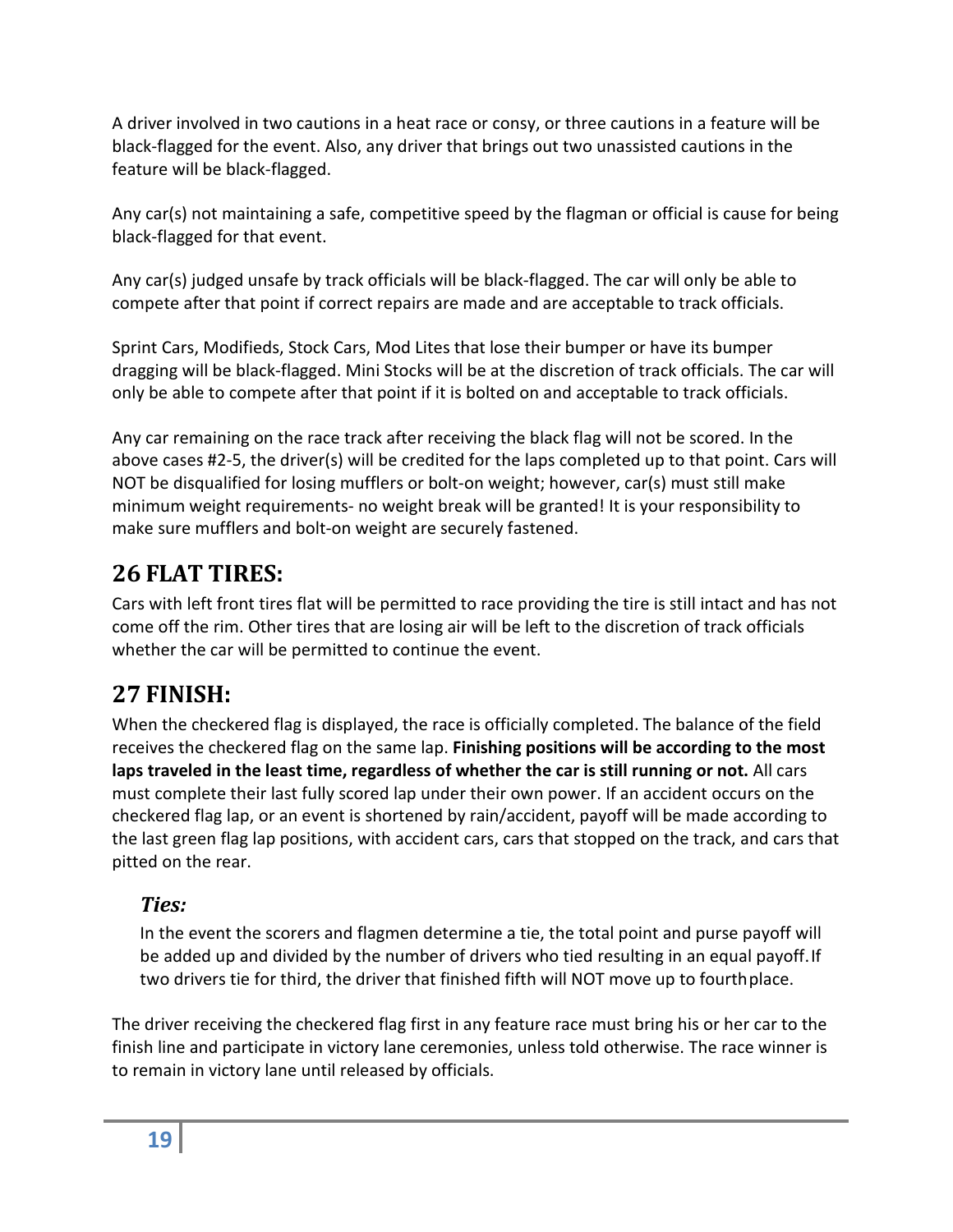## <span id="page-19-0"></span>**28 WEIGH-IN:**

The top five Sprint Cars in each heat and feature must weigh. Only the Sprint Cars that transfer to the feature must weigh after the consy. All cars in the other divisions (except Mini Stocks) must weigh after the heats, consies, and features. Cars that are towed off the track and cars that do not finish the event will not be forced to weigh in any division. Cars with flat tires that finish the race must weigh. Cars with flat tires that are not able to get on the scales, must stop by the scales and change tire(s). Minimum weights are stated in each division's rules. **There will be no weight tolerances**. The scales are certified annually. The certification is available upon request to the weighmaster and promoter.

Cars must exit the speedway and proceed directly onto the scales. Cars turning left or right off of the exit drive out of the sight of the weighmaster will be disqualified. Cars are allowed only one time on to get their readings for each event. Drivers bouncing up and down in their seats may be disqualified. Failure to weigh or cars found light after the heat races, results in a disqualification for the event. The driver(s) will start last in the consy or feature. Drivers who fail to weigh or are found light after the feature or consy will be disqualified and will receive tow money only, 10 show-up points, and any points earned legally in his or her heat. Cars intentionally ringing their tires after exiting the scales, which results in the unsafe flying of rocks, dirt, debris, etc. may be disqualified for the night and face a possible suspension.

Cars that are eligible for a weight break must notify the weighmaster prior the start of racing in order to receive their weight break. Cars that had their engines sealed that were eligible for the weight break, and then changed engines must again notify the weighmaster to receive their weight break. Failure to notify may result in a disqualification.

# <span id="page-19-1"></span>**29 RACE/SCORING PROTESTS:**

Only the driver or car owner as designated on the annual registration form may file a scoring or race protest. All protests will be filed with the pit steward at the blackboard and a protest form must be completed in order for track officials and the promoter to hear a protest. The driver or car owner will have five minutes after the results have been posted on the blackboard to file a protest.

Pit officials have phone and radio contact with the scoring towing and will resolve any problems that may occur. Scorers and track officials cannot be questioned about a previous race while a race is in progress. Unless the matter can be handled accordingly, all disputes will be settled after the completion of the racing program.

#### **Officials' radio communications overheard by others will never be used as the basis of a protest, nor will they be used in support of a protest.**

The dispute will be handled in a professional way. The driver and/or car owner should present himself in a positive manner- one that is acceptable by those he or she represents, and those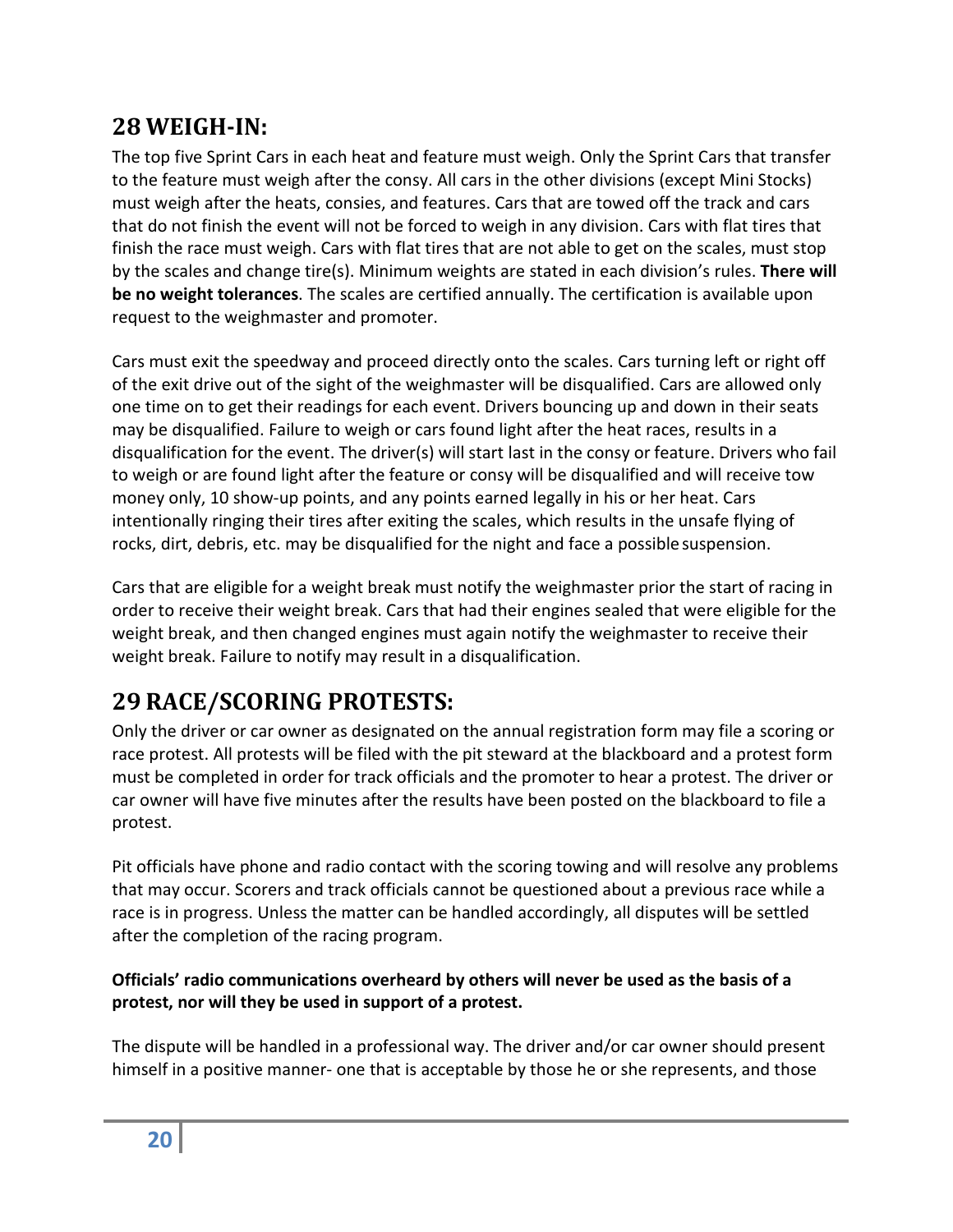who are nearby. At no time will drivers and/or owners be permitted to discuss race or scoring protests or disputes in the grandstand area.

No participant shall subject a scorer or any track official to verbal or physical abuse or improper language at any time. The driver/owner assumes responsibility for the actions of their crew and themselves. **Any driver, owner, or pit crew member entering the scoring tower or flag stand will be suspended for a minimum of one week and may disqualify the car and/or driver for a minimum of one week of racing, at the discretion of Mercer Raceway Park.**

The promoter and track officials will enforce the rules of procedures and conduct, and determine sanctions. If officials determine a change in the finish is necessary after payoff has been released, monetary adjustments will be made in the subsequent week(s).

## <span id="page-20-0"></span>**30 POINT SYSTEM:**

Please see points rules for details.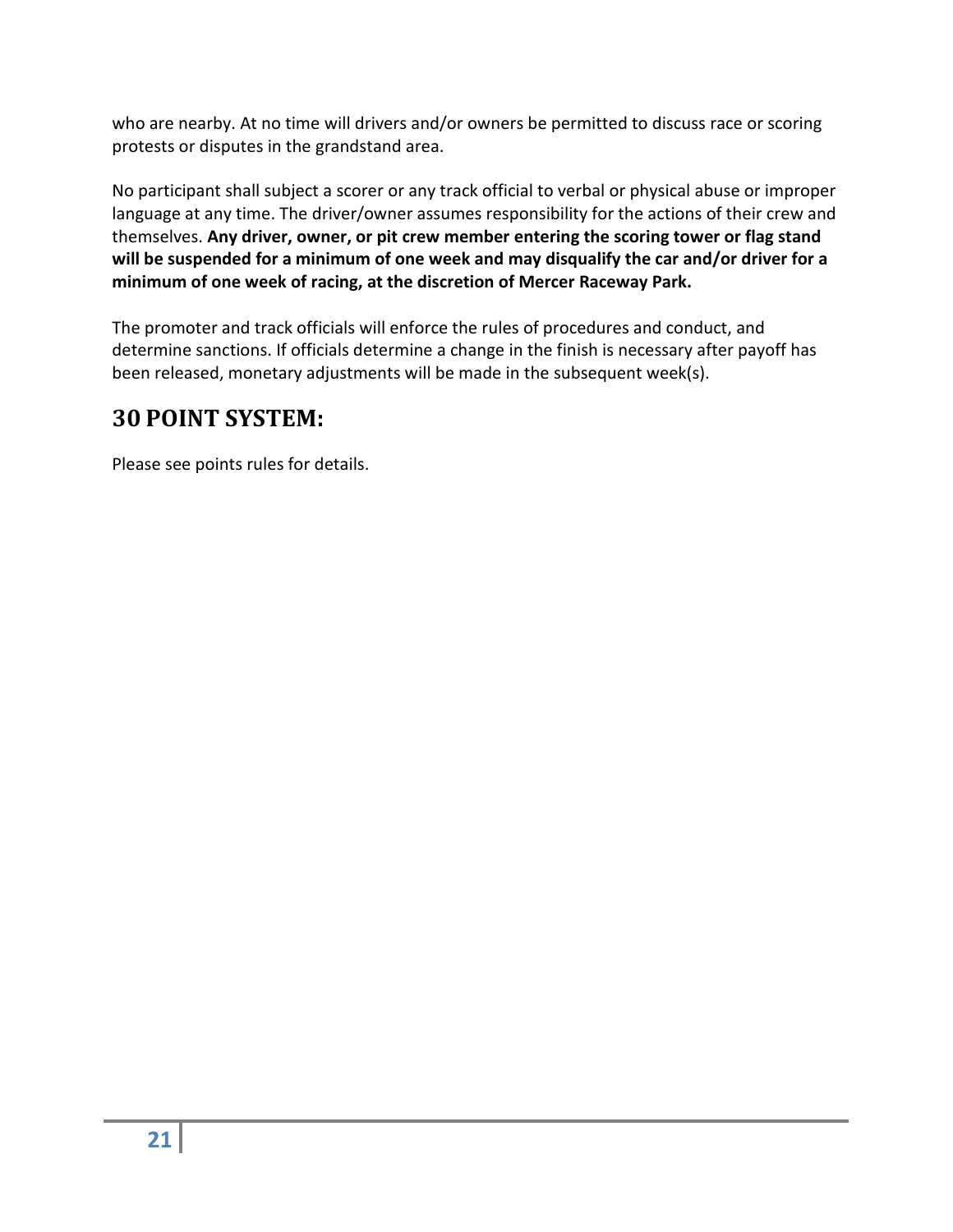## <span id="page-21-0"></span>**31 RAIN OUTS/CANCELLATIONS/UNCOMPLETED EVENTS:**

Track officials may cancel a race if dangerous or unsafe conditions arise. If the race is called because of an accident, weather or any other unforeseen situation, the payoff will be based on the last completed green flag lap. All cars involved in the final caution, stop on the track, and pit will be scored at the end of the last completed lap. For the race to be considered official, 50% or more of the scheduled number of laps must be completed.

If management's selected number of preliminary races or part of the features have been completed and the weather or any other type of situation forces the program to be cancelled, there will be no "rain out". Make-up features will be run in the subsequent nights, if possible, and **no new cars will be added to the field**. Rain checks will be void.

If a "rain out" is declared, management will specify which event(s) your rain check will be good for. Rain check will be redeemable at event's face value. **No refunds will be given.** The possibility of a rainout or circumstances beyond our control that force the postponement of an event is a risk you assume every time you enter the grounds.

*Exception:* If feature event(s) is/are cancelled and the show has been considered a complete show, and no rain date will be utilized, the total feature purse may be split equally among the qualified drivers, if 50% or more of the feature has not been completed. Management reserves the right to choose a scenario that best fits the interest of Mercer Raceway Park, which may or may not include a make-up night or refunding of all gate receipts.

# <span id="page-21-1"></span>**32 AWARDS BANQUET/POINT FUND:**

The awards banquet will be held TBD at the Normandy Banquet Center on Route 62 in Hermitage, Pa. Driver, owner, or a car representative must attend the banquet to receive point fund monies and awards, unless there is an extreme emergency. Persons accepting awards must wear a suit or a sports jacket. Casual dress is expected for all others in attendance; no tshirts please.

If there is a tie in points, the total payoff will be added up and divided by the number of drivers who tied resulting in an equal payoff. In no case will the drivers that finished behind the tied drivers move up in the standings, i.e. two drivers tie for third; the drivers that finished fifth on back will remain in those positions.

Point fund money will be paid to the person(s) who completes and signs the Form W-9 located on the reverse of the annual registration form. In the event of a car change affecting a driver in the top 10 of the final points, it will be at the discretion of Mercer Raceway Park as to how the point fund monies will be distributed per the completed W-9 Forms of the said driver. All point fund monies earned will appear on the Form 1099 MISC of the current year sent to the name or corporation on the Form W-9.